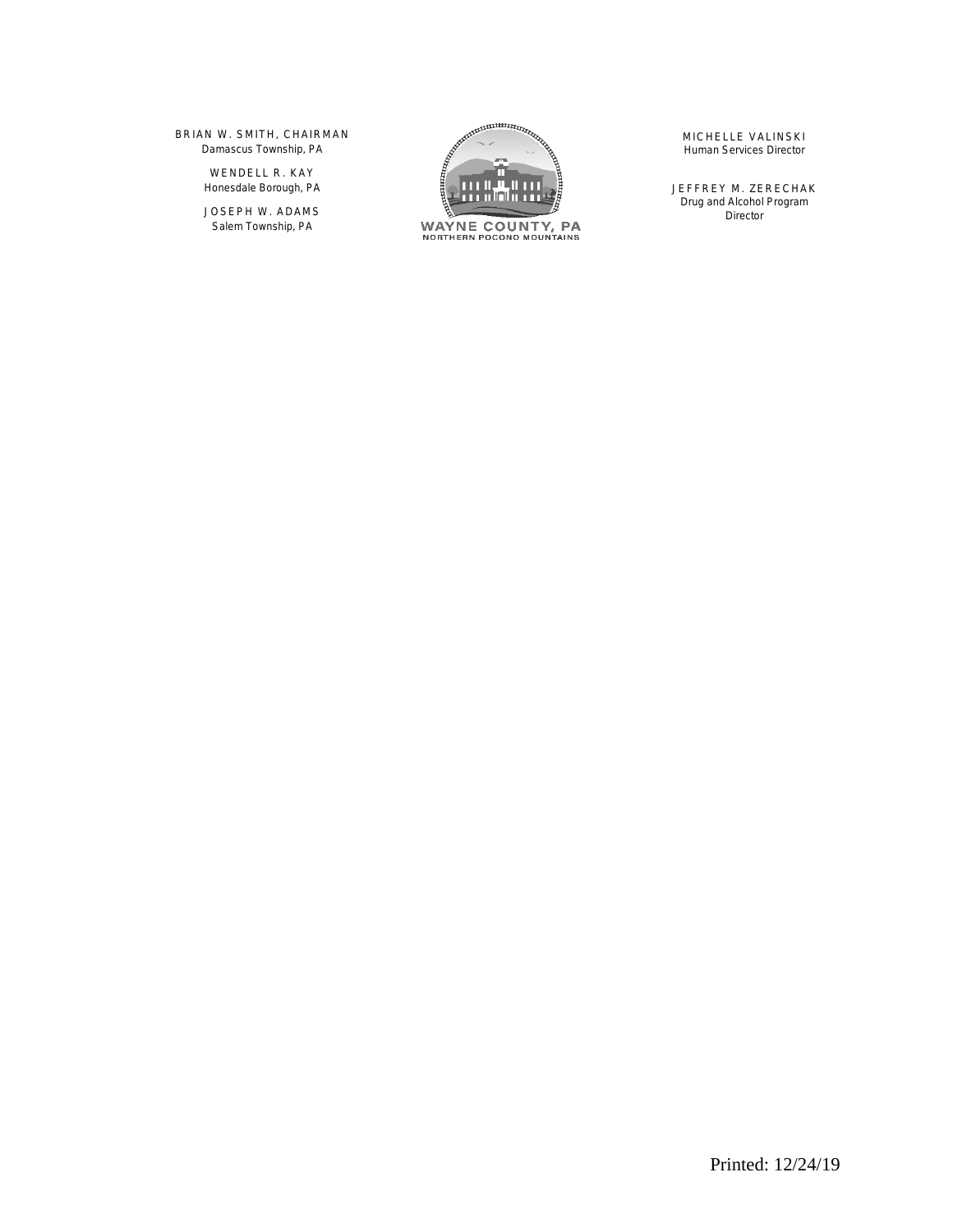# **Table of Contents**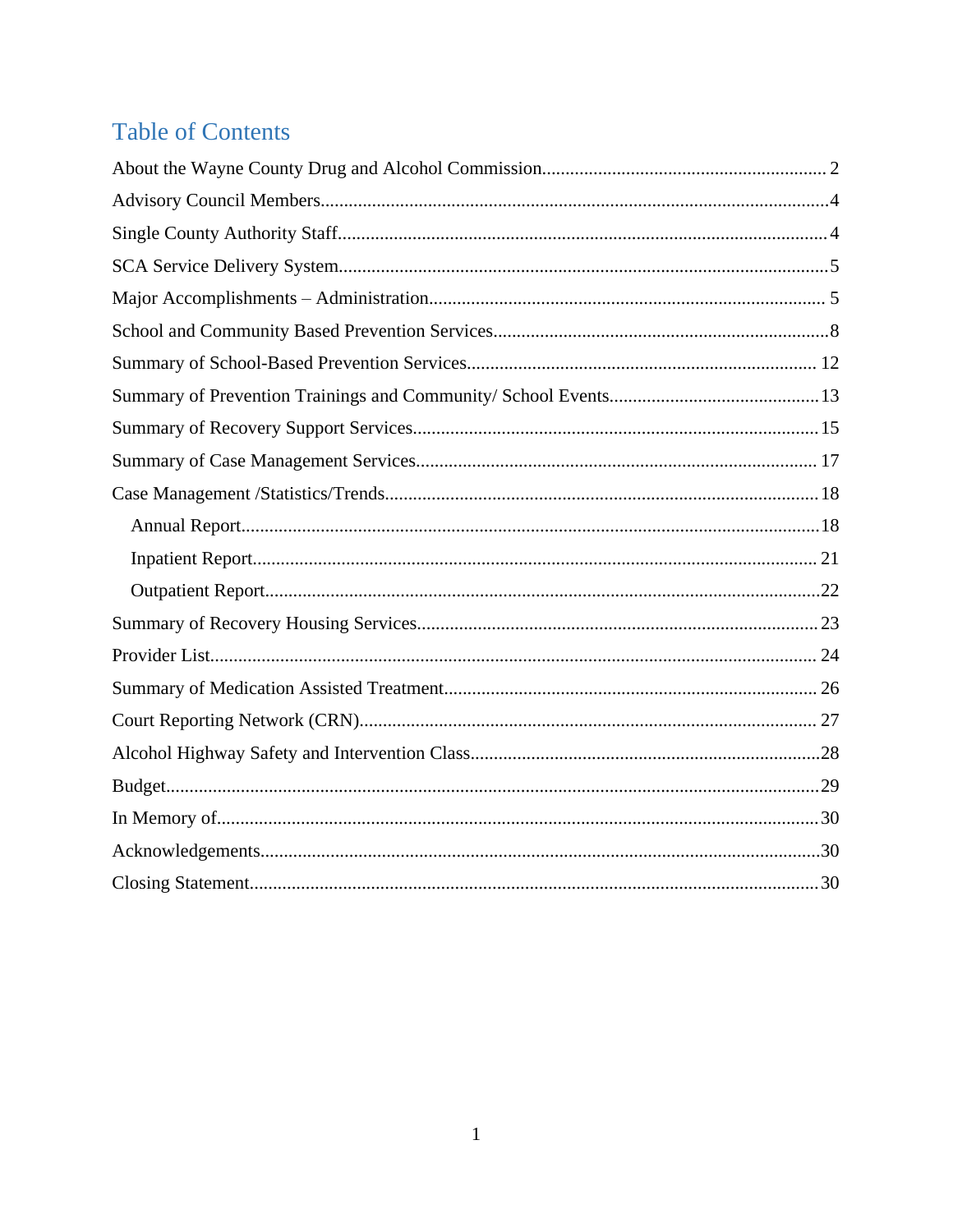### <span id="page-2-0"></span>About the Wayne County Drug and Alcohol Commission

Wayne County Drug and Alcohol Commission serves as the Single County Authority (SCA) for the County of Wayne and as such is tasked with the delivery of all required Drug and Alcohol services in the County of Wayne. The Wayne County Drug and Alcohol Commission has a Community Advisory Board which consists of 11 members. The Advisory Board is representative of the community and composed of individuals who can demonstrate experience, knowledge, and/or interest in serving the needs of the substance abusing client. Meetings are held at least ten times a year and not more than ninety days transpire between meetings. All meetings are advertised and open to the public. Minutes of each meeting are kept on file. The Drug and Alcohol Commission has a full-time Director who is responsible for the oversight of the agency's activities and staff. Supervision of the SCA Director is provided by the Director of Wayne County Human Services and the Wayne County Board of Commissioners.

The Wayne County Drug and Alcohol Commission's approach to people with substance use disorders has its roots in the disease concept. Substance use disorders are primary, progressive, chronic, but most importantly treatable. The disorder is characterized by compulsive use of mind-altering chemicals despite negative consequences. Emphasis is placed on treatment, recovery, and restoration to a healthy, productive life. It is the belief of the Commission that recovery is possible for anyone who is willing to work at it. The Commission is committed to providing prevention, intervention, screening, assessment, case coordination, treatment and recovery support services regardless of race, creed, color, age or ability to pay.

It is the mission of the Wayne County Drug and Alcohol Commission to help prevent the onset of substance use disorders whenever possible, intervene with appropriate services when risk factors for substance use disorders are present, and when substance use disorders are present, mitigate their negative impact on the individual, his/her family and the community. This mission is accomplished through the Commission's provision of a variety of cost effective, evidence based prevention and intervention services, professional drug and alcohol screening and assessment services, case management, recovery support services, and a full continuum of treatment services including medication assisted treatment.

Wayne County Drug and Alcohol Commission has a functional unit for drug and alcohol prevention providing evidenced based programming and other services to students and professionals in the Wayne Highlands, Western Wayne and Wallenpaupack school districts and throughout the community. The Commission also has a functional case management unit which provides intakes and level of care assessments for all Wayne County residents in need and then places them in the appropriate treatment services. The Commission provides case coordination services for individuals receiving medication assisted treatment and recovery support services for persons in early recovery. The Commission also serves as the driving under the influence service coordination entity for Wayne County providing Court Reporting Network (CRN), evaluations, Alcohol Highway Safety Classes, and DUI intervention group. The Commission contracts with PA Treatment and Healing (PATH) and Little Creek Outpatient Services for the provision of Out-Patient and Intensive Out-Patient Treatment, and partial hospitalization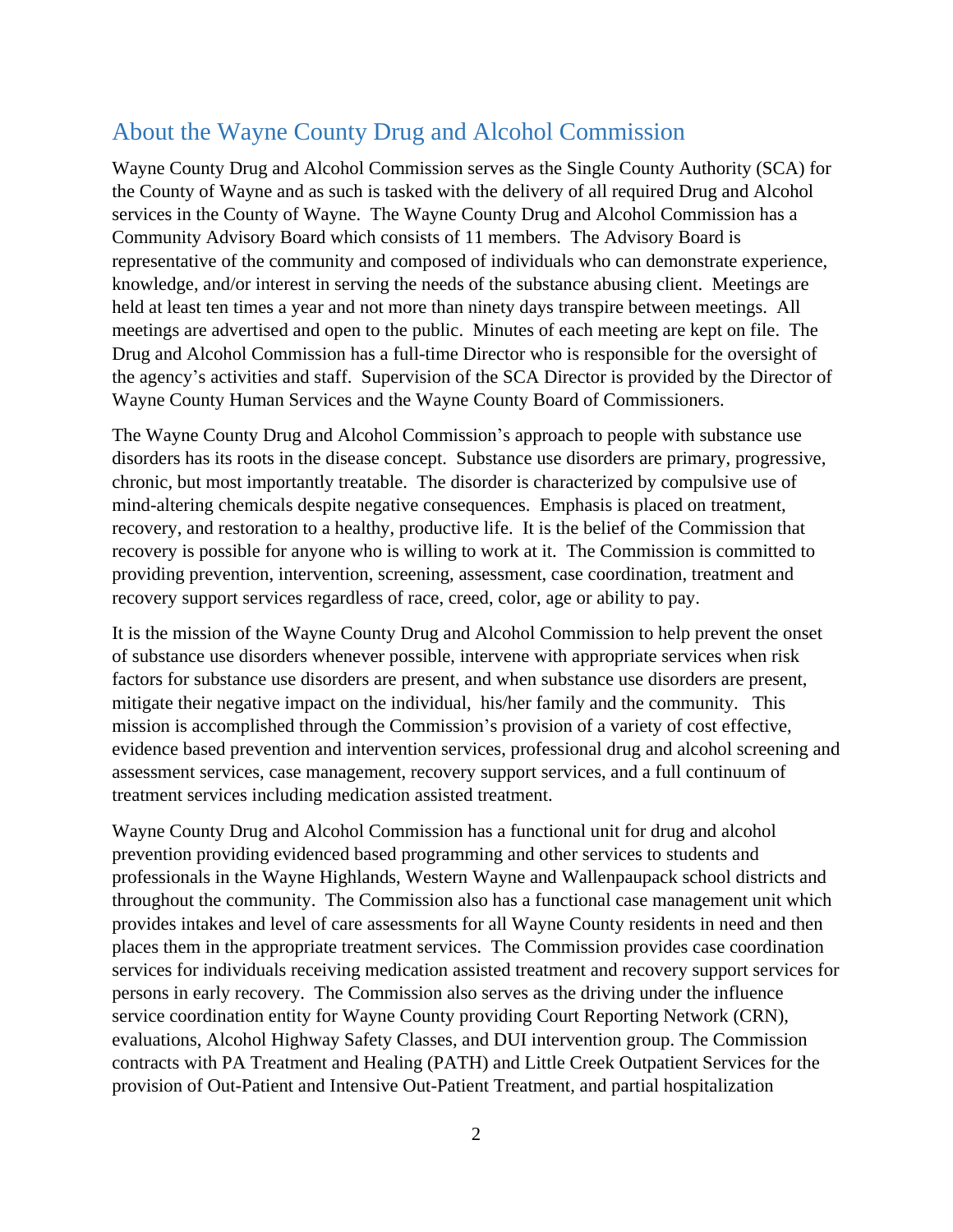services, and holds numerous contracts throughout the Commonwealth for the provision of medically monitored detox, rehab, and half-way house.

State fiscal year 18-19 saw for the first time in 5 years more individuals requesting help for alcohol use disorder than opioid use disorder. While overdose numbers seemed to increase slightly from calendar year 2017 to 2018, year to date 2019 data shows promise for a substantial decrease. To impact the overdose situation Wayne County Drug and Alcohol Commission has continued its community / education and awareness efforts, has restructured its Medication Assisted Treatment (MAT) program to maximize client capacity, has added Sublocade to its MAT protocol, continued its involvement in a joint initiative with the Wayne County Heroin Prevention Task Force to disseminate Narcan kits to concerned community members. We have also increased outpatient treatment capacity and added D&A partial in County, began offering recovery housing services, continued to support and promote recovery coaching for clients through our Certified Recovery Specialist, partnered with The Wright Center on a HRSA grant to further expand MAT, and has partnered with Wayne Memorial Hospital on a warm handoff initiative for overdose survivors. Wayne County Drug and Alcohol Commission has also maintained relationships with many great community partners who help with various initiatives and in fact have lead initiatives themselves. These partnerships are invaluable in the fight against opioid use disorders and overdose deaths.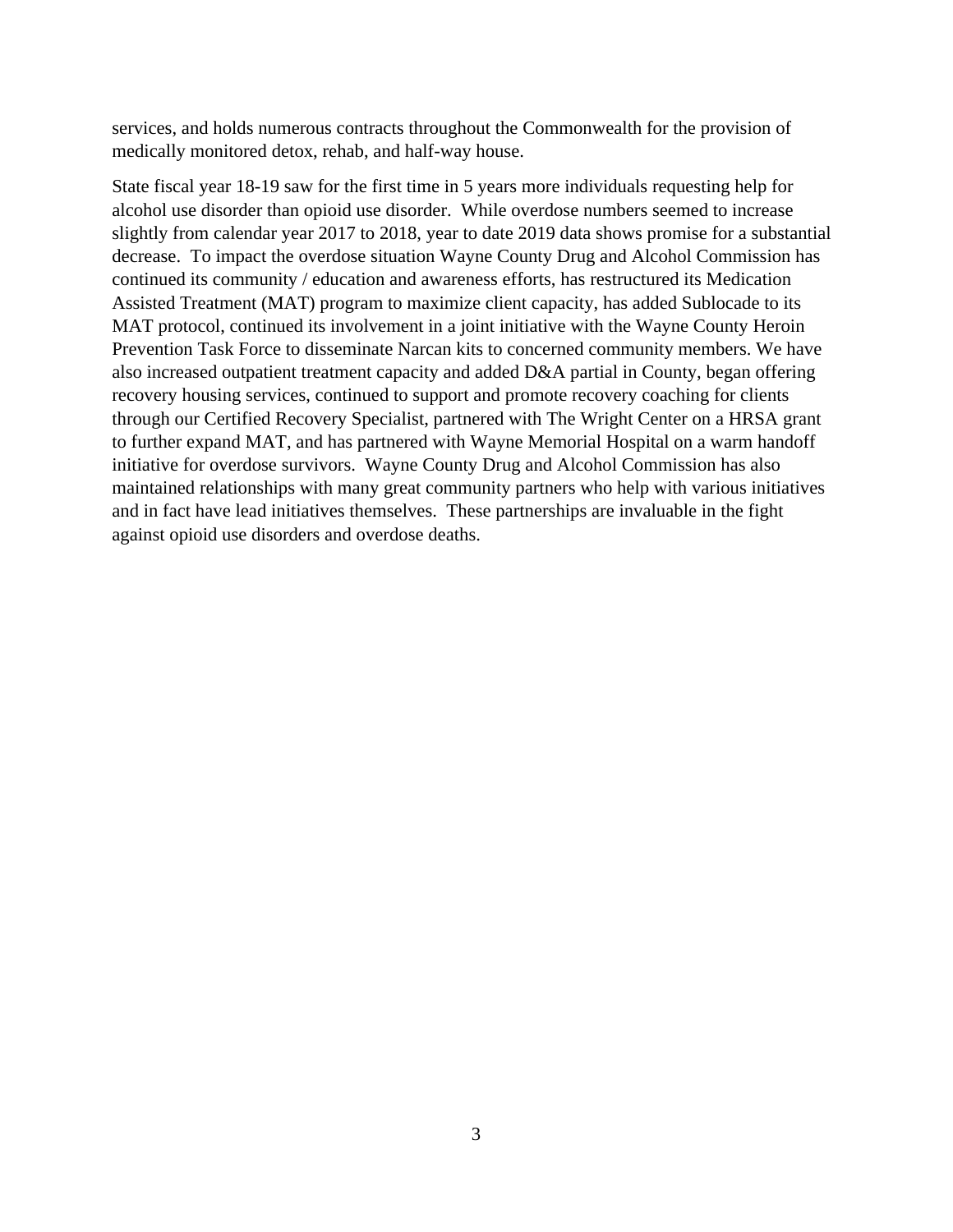# <span id="page-4-0"></span>Advisory Council Members

The Community Advisory Council continues to be a dedicated group of professional members committed to drug and alcohol programs. Board members are as follows:

James Chapman-Chairperson Bonnie Carney Carol Leinert Michelle Young Michele Minor Wolf Debra Paciotti Betty Lawson Sandi Reager Al Ryan Pennsylvania State Police Representative Honesdale Borough Police Representative

## <span id="page-4-1"></span>Single County Authority Staff

| Director                                             | $6/13$ to Present  | Jeffrey Zerechak   |
|------------------------------------------------------|--------------------|--------------------|
| <b>Assistant Director</b>                            | 8/13 to Present    | Melissa Wertman    |
| <b>Administrative Assistant</b>                      | $1/18$ to Present  | Crystal Crum       |
| Case Manager<br><b>DUI</b> Coordinator               | 3/96 to Present    | Jeanette Greig     |
| Case Manager                                         | 11/96 to Present   | Jennifer Dovin     |
| Case Manager                                         | $11/14$ to Present | Amy Bidwell        |
| Case Manager                                         | $2/19$ to Present  | Stephen Bair       |
| Case Manager                                         | $6/19$ to Present  | Pamela Vargas      |
| <b>Prevention Specialist</b>                         | $1/19$ to Present  | Melissa McWilliams |
| <b>Prevention Specialist</b><br>Part Time (Seasonal) | 11/00 to Present   | Mary Paladino      |
| <b>Prevention Specialist</b><br>Part Time (Seasonal) | 8/16 to Present    | Catherine Vargo    |
| <b>Certified Recovery Specialist</b>                 | $6/15$ to Present  | Jim Simpson        |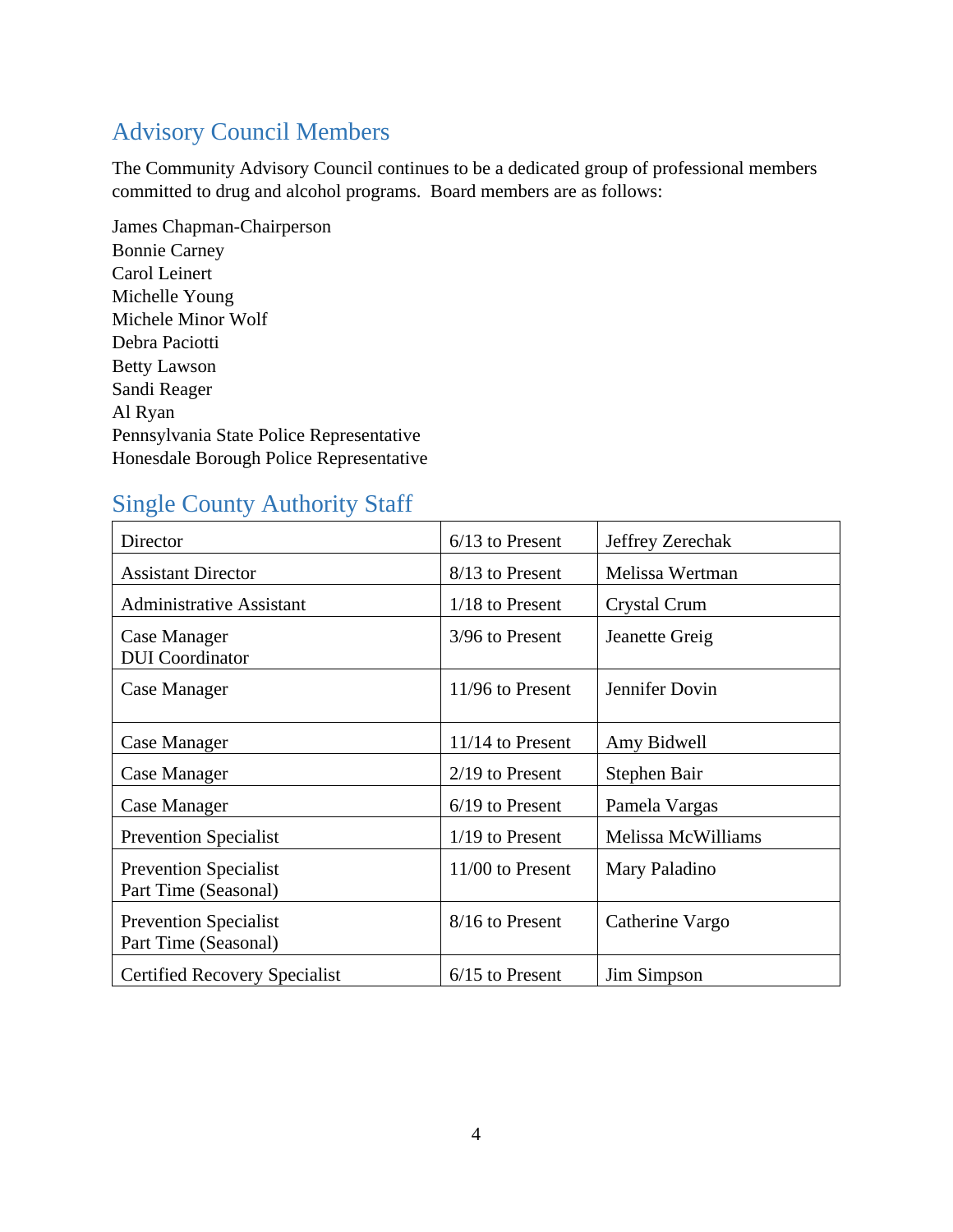## <span id="page-5-0"></span>SCA Service Delivery System

The drug and alcohol service delivery system in Wayne County is managed by The Wayne County Drug and Alcohol Commission which serves as the Single County Authority (SCA) for the County of Wayne. A full continuum of treatment services along with other support services are offered either directly by the SCA or via a SCA contracted provider agency. The Wayne SCA offers the following through its office and serves as the primary point of entry into the D&A system for Wayne County residents: D&A Prevention Services, Screenings, Assessments, Coordination of Services, MAT Case Coordination, Recovery Support Services, and DUI Offender Services.

The Wayne County SCA contracts with private providers to provide the following services to Wayne County residents: Outpatient, Intensive Outpatient, Partial Hospitalization, MAT Physician Services, Medically Monitored Detox, Medically Managed Detox; Medically Monitored Inpatient, Medically Managed Inpatient; Half-Way House.

### <span id="page-5-1"></span>Major Accomplishments – Administration

- Entered into a contract for D&A Partial Hospitalization with Little Creek Outpatient Services. Prior to this Wayne County residents had to leave the county to access these services.
- Entered into a contract with The Wright Center, a COE, with an office in Northern Lackawanna County for MAT services following the unexpected passing of our long term MAT physician, Dr. Gary Good. In relatively short order we worked with The Wright Center to establish a presence in Wayne County and they now have a MAT Physician in Honesdale one day per week.
- Maintained a licensed D&A treatment program in the Wayne County Correctional Facility, which is currently staffed by one F.T.E. drug and alcohol counselor. The SCA conducts annual outcome studies of this program analyzing the recidivism rates of inmates who participated in the program. The study was done in SFY 18-19 for SFY 17- 18 providing a 1 year look back. The study yielded only a 29% recidivism rate. For the purposes of this study, recidivism is defined as the number of clients who reoffended due to drug and alcohol use.
- Awarded funds from a DDAP Funding Initiative Announcement to expand case management services. With this grant we have the funding to support an additional FTE D&A case manager who started in June 2019. This additional person will decrease waiting time for D&A assessments and increase our ability to provide on-going case management services to Wayne County residents
- Sustained both the Certified Recovery Specialist and the MAT Case Coordination positions after reinvestment funding ended.
- In cooperation with the Wayne County Heroin Prevention Task Force, Little Creek Lodge, PA Treatment and Healing, and Wayne County Drug and Treatment Court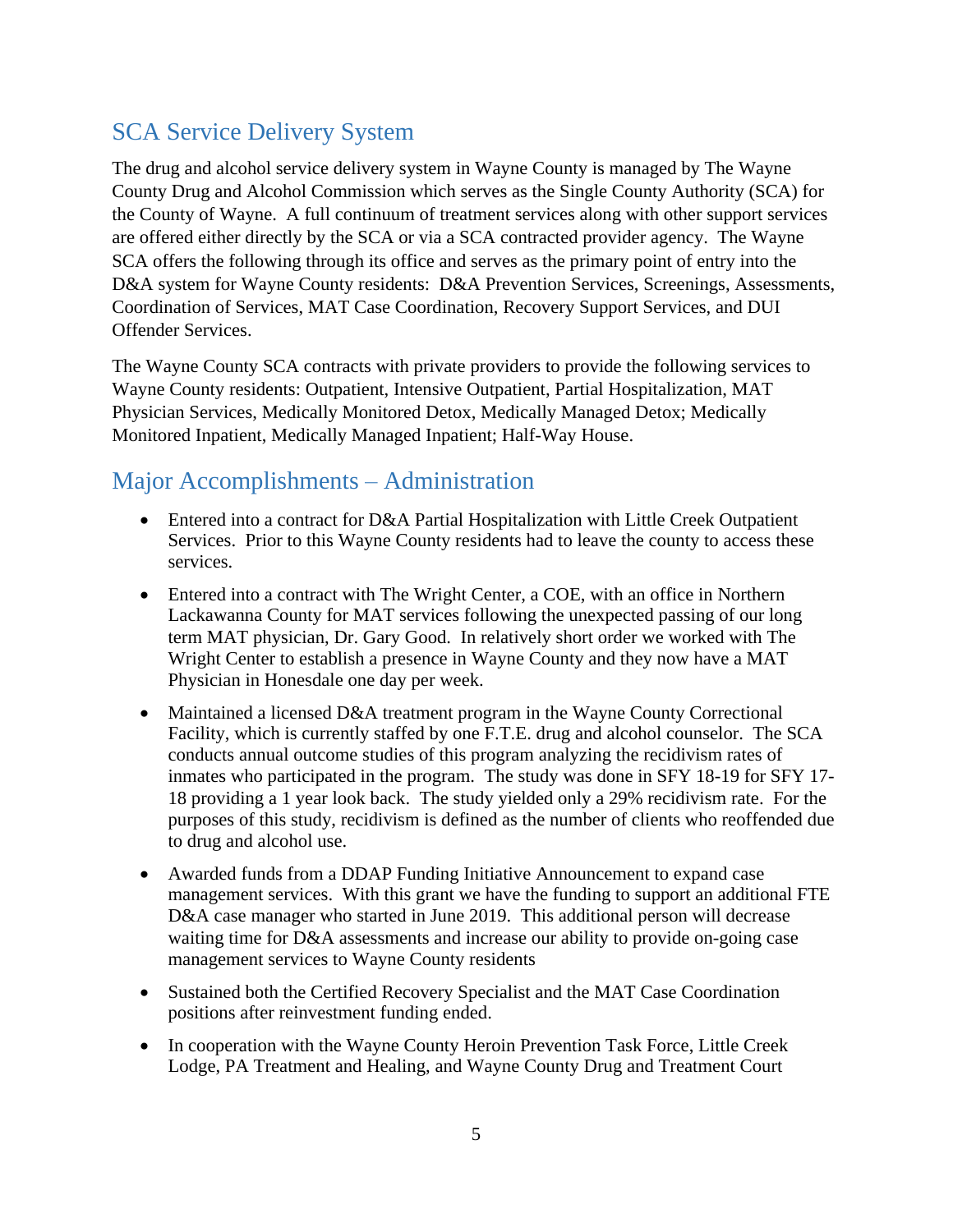Program, held a large-scale community recovery awareness event for Recovery Month in Central Park on September 28, 2018.

- Transitioned to handling all after hour's emergencies through the structure established for warm handoff, as such, now there is only one number to call during and after hours for Wayne County residents who need emergency help with a substance use disorder.
- Partnered with our MAT provider, the Wright Center, on a HRSA Rural Communities Opioid Response Implementation grant which was awarded. Over the next 3 years Wayne SCA will receive \$115,000 to support CM services, CRS services, and additional MAT physician time.
- Maintained the Warm Handoff which launched in October of 2016 in partnership with Wayne Memorial Hospital (WMH) ensuring 24/7 availability of professional drug and alcohol staff to speak with overdose survivors who present in WMH's emergency department and offer them treatment options.
- Provided ongoing education on the Warm Handoff Process, access to substance use disorder services, MAT, and the disease of addiction to various community agencies including Wayne Memorial Hospital Social Work Department, Wayne County AAA, Wayne County Office of Behavioral Health and Psych Rehab staff, Woodloch employee Health Fair, and the Wayne Junior Leadership Conference.
- Filled vacancies in both D&A Case Management and D&A Prevention and expanded case management services by one as a result of the above referenced DDAP Funding Initiative Announcement.
- In Partnership with PA Treatment and Healing we have maintained in-school assessment and treatment during the 18-19 school year. The service continues to be very well received by the school districts Wayne SCA serves.
- Ensured that each county resident who presented in our office with a substance use disorder had available to them a full continuum of treatment.
- Monitored both in-county outpatient treatment providers and our contracted recovery house for compliance with federal and state regulations and quality standards.
- Successful site visits from both the Department of Drug and Alcohol Programs and Community Care Behavioral Health with the SCA meeting or exceeding all standards.
- Maximized the SCA budget, serving the treatment needs of each client without having to institute a treatment waiting list due to insufficient funds.
- Implemented the evidenced based recovery program Making Alcoholics Anonymous Easier (MAAEZ). This is a group designed to help persons in early recovery understand what 12 step programming really is and how participation in 12 step programming can benefit them in recovery.
- SCA Director continued to serve on the Criminal Justice Advisory Board, the Wayne County Transportation Advisory Board, and LHOT.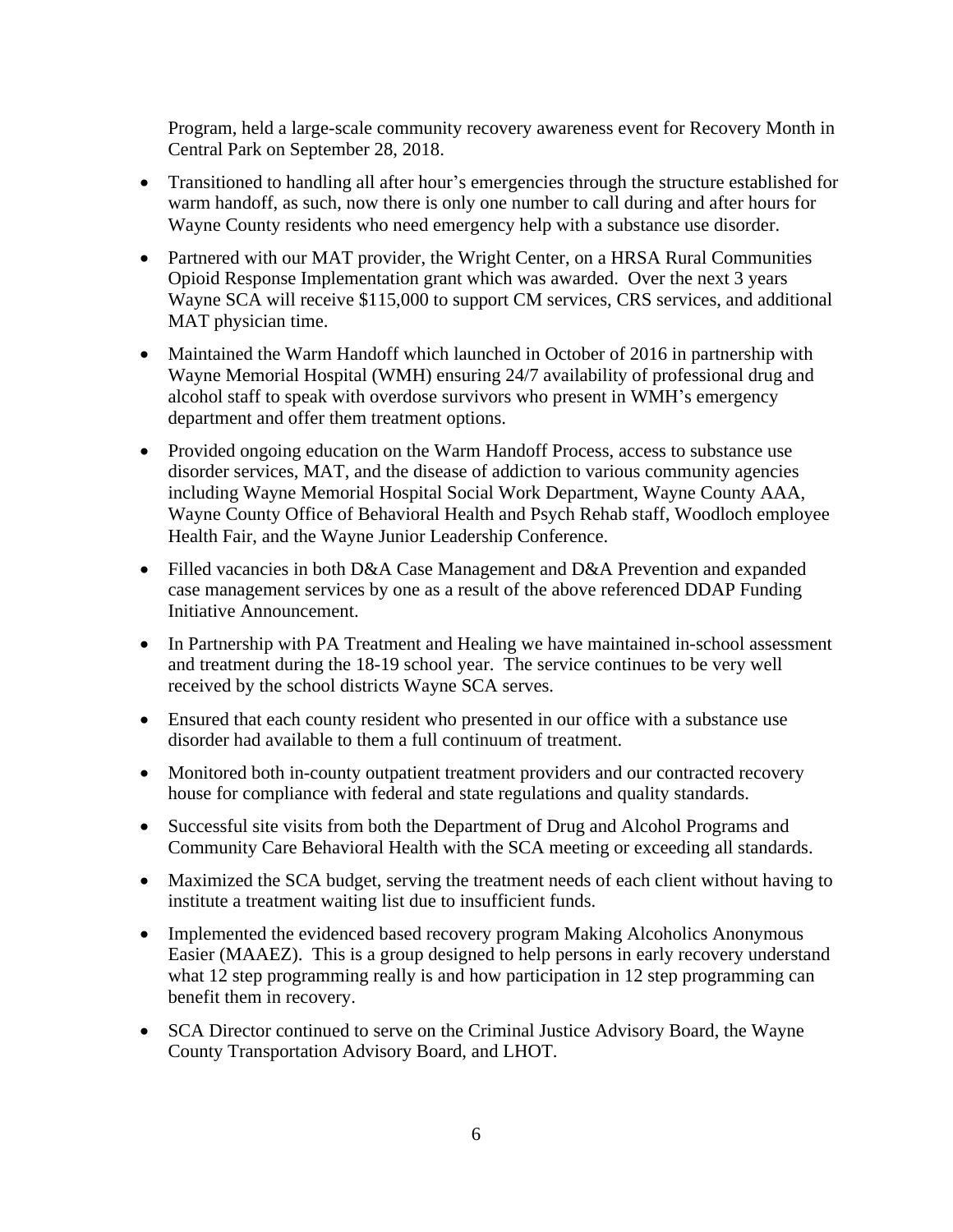- The SCA collaborated with the Wayne County Heroin Prevention Task Force for a third year on the dissemination of Narcan to family members, friends of people with SUD and concerned citizens. In 18-19, 26 Narcan kits were disseminated and there was 1 reported overdose reversal.
- SCA Director continued to represent the Wayne County SCA on BHARP Central Governing Board, the BHARP Recovery Workgroup, the Regional Service System Transformation meetings, and SCA Director Meetings.
- The SCA Director continued to represent the Wayne County Drug and Alcohol Commission at Pennsylvania Association of County Drug and Alcohol Administrators conferences and served as co-chair of the treatment committee of PACDAA.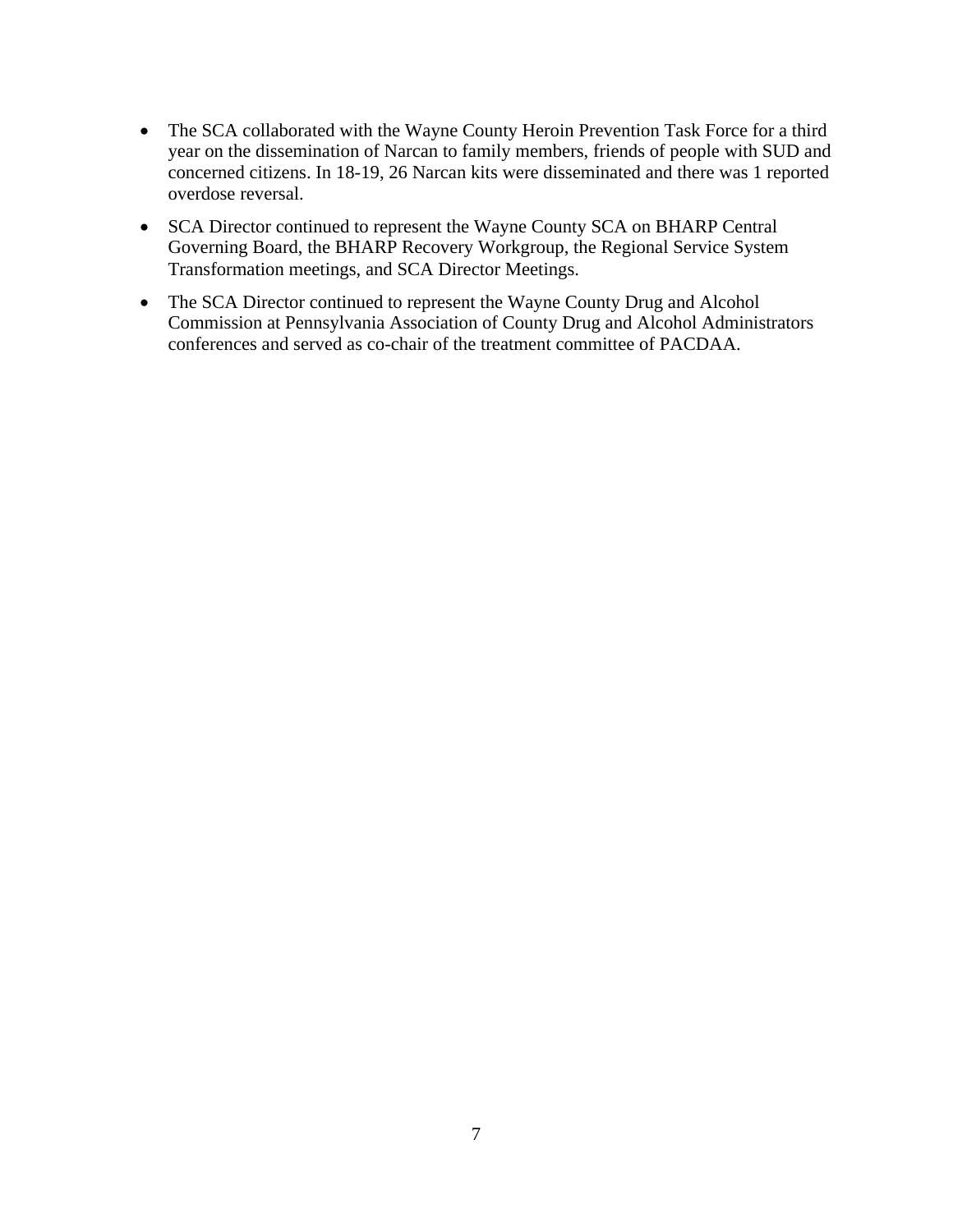### <span id="page-8-0"></span>School and Community Based Prevention Services Fiscal Year 2018-2019

Prevention has changed considerably over the years. Scare tactics are no longer employed to dissuade youth drug use as this type of approach has proven ineffective in creating meaningful change. Prevention is about reducing risk factors for substance use while building protective factors. Evidenced based programs are designed to build coping skills, resiliency and encourage healthy decision making. Good prevention teaches our youth, amongst other things, stress reduction techniques, how to think rationally, and mindfulness.

The Wayne County Drug and Alcohol Commission Prevention Program provides D&A educational strategies, evidenced based prevention programming, student support groups, professional technical assistance/ trainings, and participates on student assistance program teams as the D&A liaison in the Wayne Highlands, Western Wayne, and Wallenpaupack School Districts. The Prevention program also offers an array of drug and alcohol educational programming and trainings in a variety of community settings.

These services are offered based upon school and community needs with the ultimate goal of reducing the onset of substance use disorders among our youth.

The Wayne County Drug and Alcohol Commission Prevention Program offers the following drug and alcohol prevention services to Wayne County school districts.

#### **Elementary / Middle School Classroom Programs**

(Taught by Wayne County Drug & Alcohol Commission Certified Prevention Specialists)

#### **Lifeskills Training**

A research-based substance abuse prevention program which develops drug and other risk-taking resistance skills, personal self-management skills, and general social skills. Level: Elementary/Middle

| Length: | Elementary:                           | First year 8 sessions   |  |
|---------|---------------------------------------|-------------------------|--|
|         |                                       | Second year 8 sessions  |  |
|         |                                       | Third year 8 sessions   |  |
|         | Middle School: First year 15 sessions |                         |  |
|         |                                       | Second year 10 sessions |  |
|         |                                       | Third year 5 sessions   |  |

#### **Too Good for Drugs**

A research-based prevention program which focuses on social and emotional competency, goal setting, decision-making, peer pressure refusal, and conflict resolution. Level: Primary/Elementary/Middle Length: Ten (10) sessions each level

#### **Other Specialized Classroom Presentations K – 12**

Alcohol, Tobacco and Other Drug Information Addiction and the Adolescent Brain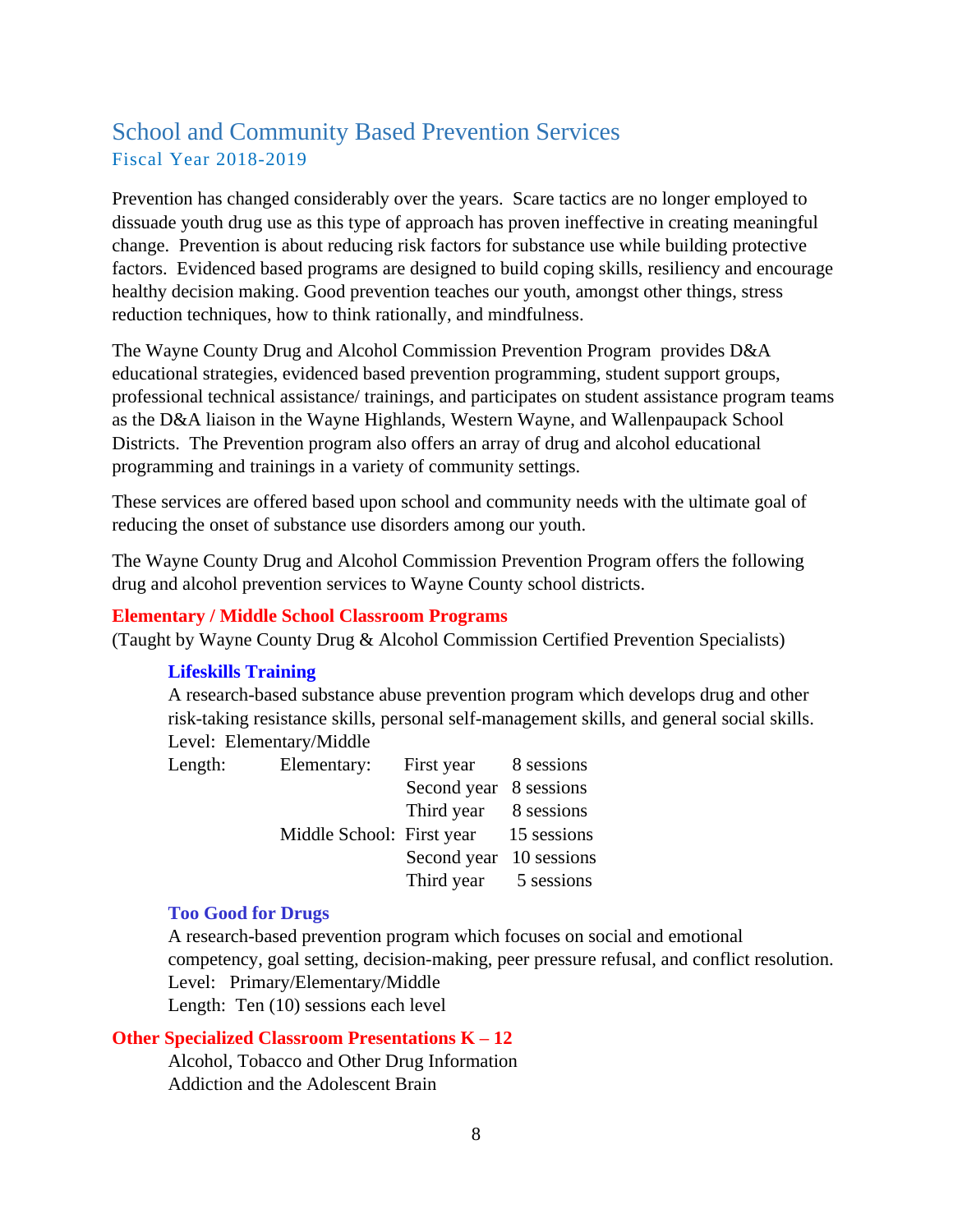Marijuana E-Cigarettes/Vaping Prescription/Opiate Abuse Level: Middle/High School Drinking and Driving Length: 1 -3 sessions Effects of Chemical Dependency on the Family Fetal Alcohol Spectrum Disorder Additional topics as requested

#### **Support Group Co-Facilitation**

Student support groups structured to educate on specific issues are effective programs in the school setting. These are "educationally-based" support groups designed to help students learn new skills, develop self-confidence and better understand how to deal with some of the problems life presents. Support groups provide a safe atmosphere to learn, share feelings, and interact with peers and adults.

> *It is important to note that these groups provide support and education. They are not counseling or therapy groups*.

A Wayne County Drug and Alcohol Commission Prevention Specialist and school staff person work as a team to co-facilitate these groups. In addition, the Wayne County Drug and Alcohol Commission will participate in screening and interviewing potential group members and work closely with the school co-facilitator to plan and process these groups. Groups typically run from 6 to 10 weeks.

#### **Types of Groups:**

| <b>Be Strong Be Me:</b> | A group to help children from high-risk environments develop<br>healthy ways of coping with family, school, and peer stressors. |                                                                                             |                      |  |  |  |  |
|-------------------------|---------------------------------------------------------------------------------------------------------------------------------|---------------------------------------------------------------------------------------------|----------------------|--|--|--|--|
|                         |                                                                                                                                 | Based on the Elementary Youth Support Program.                                              |                      |  |  |  |  |
|                         |                                                                                                                                 | Level: Elementary                                                                           |                      |  |  |  |  |
|                         |                                                                                                                                 | Length: 10 sessions / break / 10 sessions                                                   | Total: 20 sessions   |  |  |  |  |
| <b>Real Friendship:</b> |                                                                                                                                 | A group to help young girls' foster real friendships and learn how                          |                      |  |  |  |  |
|                         |                                                                                                                                 | to recognize and reject socially aggressive behaviors in themselves                         |                      |  |  |  |  |
|                         | and others.                                                                                                                     |                                                                                             |                      |  |  |  |  |
|                         | Level:                                                                                                                          | Elementary                                                                                  | Length: 6-8 session  |  |  |  |  |
|                         |                                                                                                                                 |                                                                                             |                      |  |  |  |  |
|                         |                                                                                                                                 | <b>Manage Your Anger:</b> A group to help students handle angry feelings and develop skills |                      |  |  |  |  |
|                         |                                                                                                                                 | for appropriately managing their emotions.                                                  |                      |  |  |  |  |
|                         |                                                                                                                                 | Level: Middle/High School                                                                   | Length: 6-8 sessions |  |  |  |  |
|                         |                                                                                                                                 |                                                                                             |                      |  |  |  |  |
|                         |                                                                                                                                 | <b>Changing Families:</b> A group for students experiencing separation, divorce, and other  |                      |  |  |  |  |
|                         |                                                                                                                                 | family lifestyle transitions.                                                               |                      |  |  |  |  |
|                         | Level:                                                                                                                          | Elementary/Middle/High                                                                      | Length: 6-8 sessions |  |  |  |  |
|                         |                                                                                                                                 |                                                                                             |                      |  |  |  |  |
|                         |                                                                                                                                 | Friends/Concerned Persons Group: A group for students concerned about/affected by the       |                      |  |  |  |  |
|                         |                                                                                                                                 | chemical dependency of family members.                                                      |                      |  |  |  |  |
|                         |                                                                                                                                 | Level: Elementary/Middle/High School                                                        |                      |  |  |  |  |
|                         |                                                                                                                                 |                                                                                             |                      |  |  |  |  |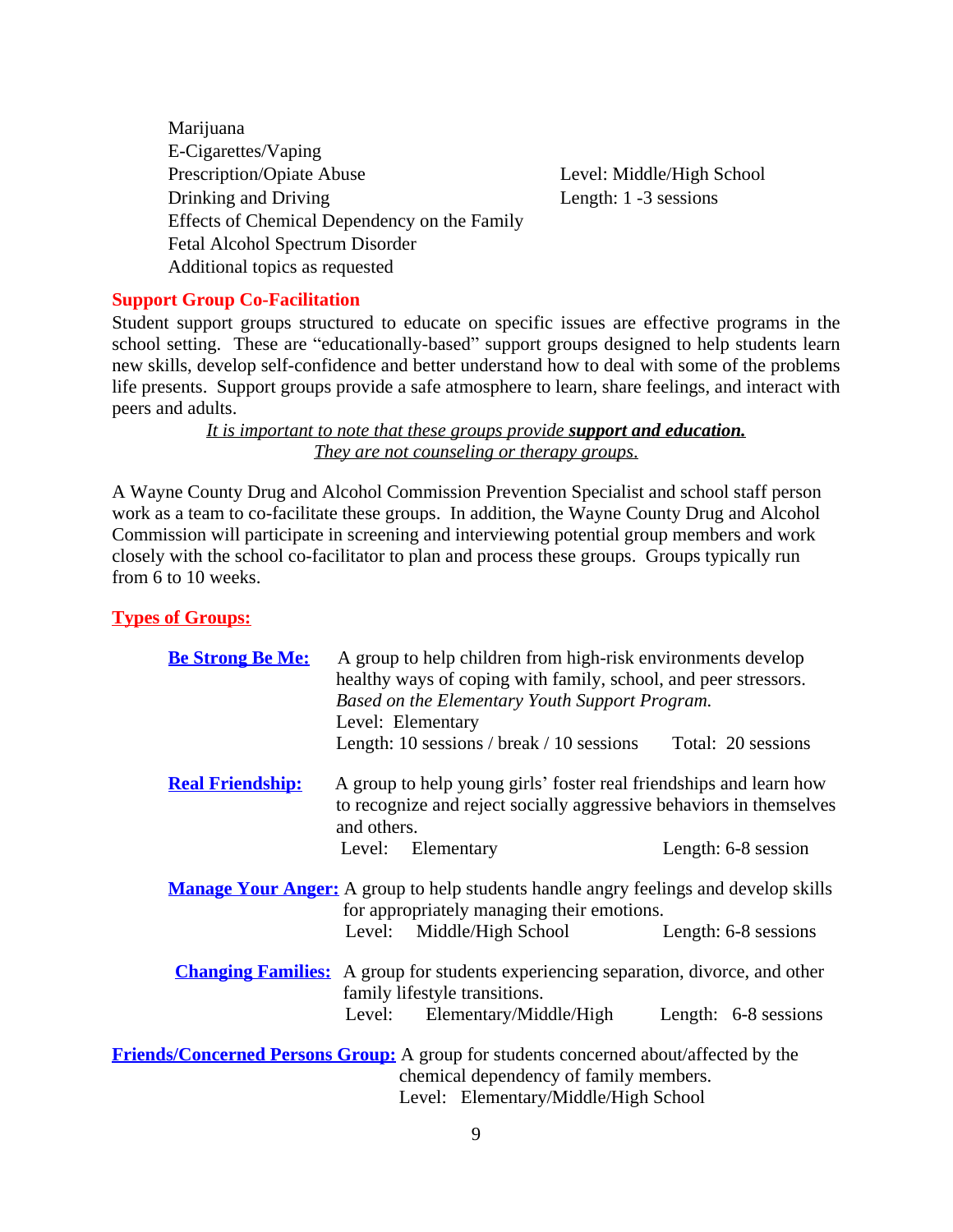Length: 6 sessions minimum

**Challenge/Insight Group:** A group to help teens learn more about the effects alcohol and other drugs and begin to realistically assess their own choices and behaviors regarding alcohol and other drug use. Level: Middle/High school Length: 8-10 sessions

**Aftercare Group:** A group for recovering students who have returned from D&A inpatient or intensive outpatient treatment and need support for school-based issues related to maintaining sobriety. Level: High School Length: On-going

#### **Peer Mediation Training**

3-day mediation training for students and faculty advisors. Technical assistance for setting up the program, including initial in-servicing and identification and selection of mediators, and followup support is provided.

Level: Elementary, Middle and High School

#### **Drug/Alcohol Screenings**

Wayne County Drug and Alcohol Commission will conduct drug and alcohol screenings for students referred by the S.A.P. Core Team at no charge to the district. Screening done in the school setting needs written permission of both parent and student.

Level: Middle/High School

#### **S.A.P. Core Team Consultation**

A Wayne County Drug and Alcohol Prevention Specialist will serve as agency liaison and meet with each Core Team as time permits to provide on-going consultation and technical assistance. Level: Middle/High School

**Teacher Training and In-servicing on Alcohol, Tobacco and Other Drug Issues**

Signs and Symptoms of Chemical Use Adolescent Chemical Dependency Enabling and Co-dependent Behavior Impact of Chemical Dependency on the Family Impact of Parental Chemical Dependence on Young Children Prevention Strategies and Approaches Developing Resiliency in Students Additional topics as requested

Level: District Staff K-12 Length: 1 hour to 1 day

#### **Evidence-Based Parenting Programs**

#### **ACTIVE PARENTING** for parents of children ages 5-12.

An interactive video-based learning experience that teaches parenting skills to parents of elementary aged-children. This three-session program uses group discussion, practice activities,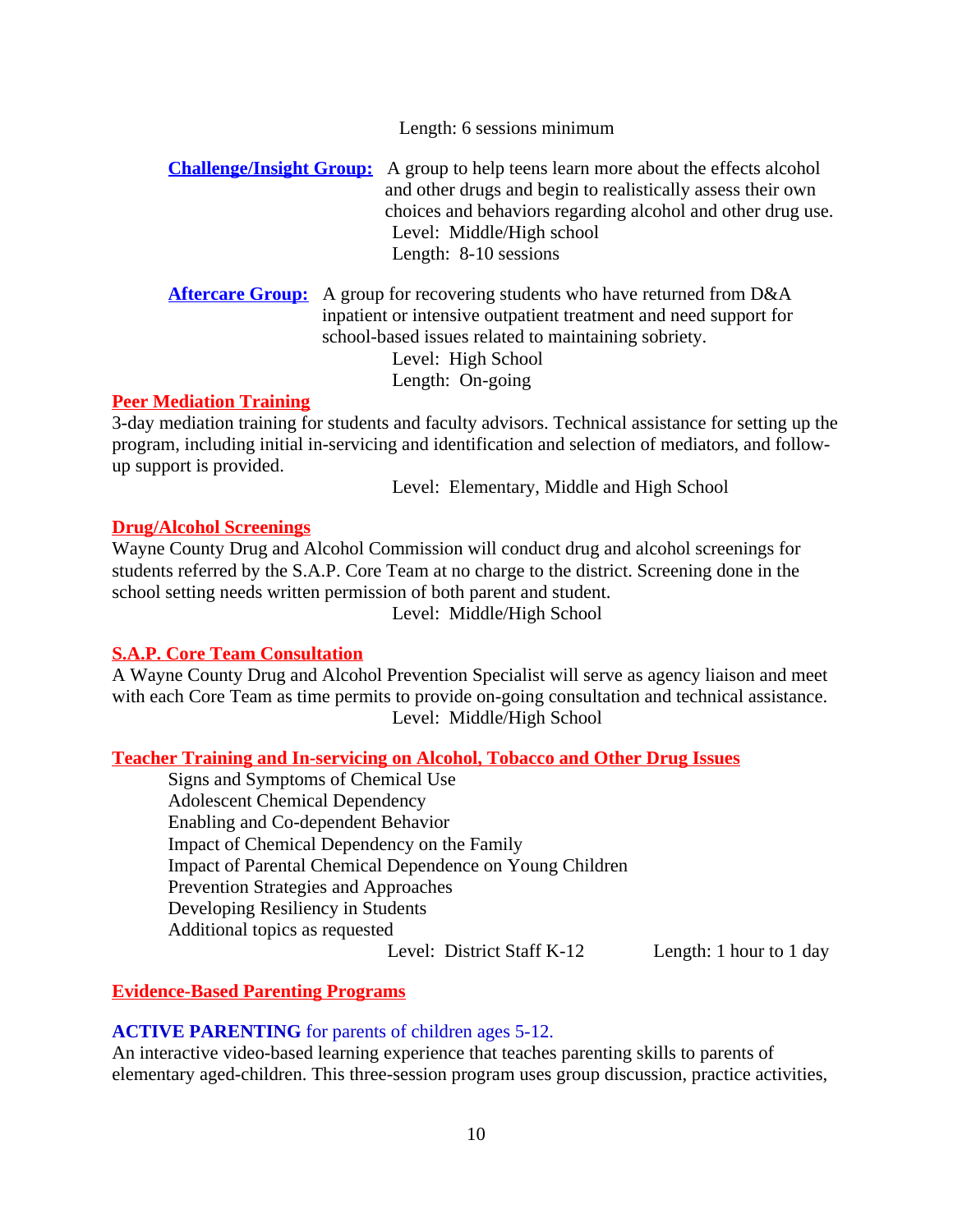power point presentations, and a Parent Guide which parents use to complete the activities and then keep at the conclusion of the series.

#### **GUIDING GOOD CHOICES** for parents of children ages 9-14.

A program that teaches parents of elementary/middle school aged-children specific strategies to reduce the risk that their children will develop a problem with tobacco, alcohol, or other drugs. This five-session workshop includes how to develop clear family guidelines and expectations for children, manage family conflict in a way that maintains and strengthens bonds with children, and increase children's involvement in the family during the pre-teen/teen years.

#### **Parent Group**

A confidential and supportive group for parents who are concerned their children may be abusing alcohol or other drugs.

Level: Parents/Adults

#### **Video Library**

 A comprehensive collection of prevention-related videos is available for loan to school personnel and community members. Please contact our prevention staff for more information. Level: All ages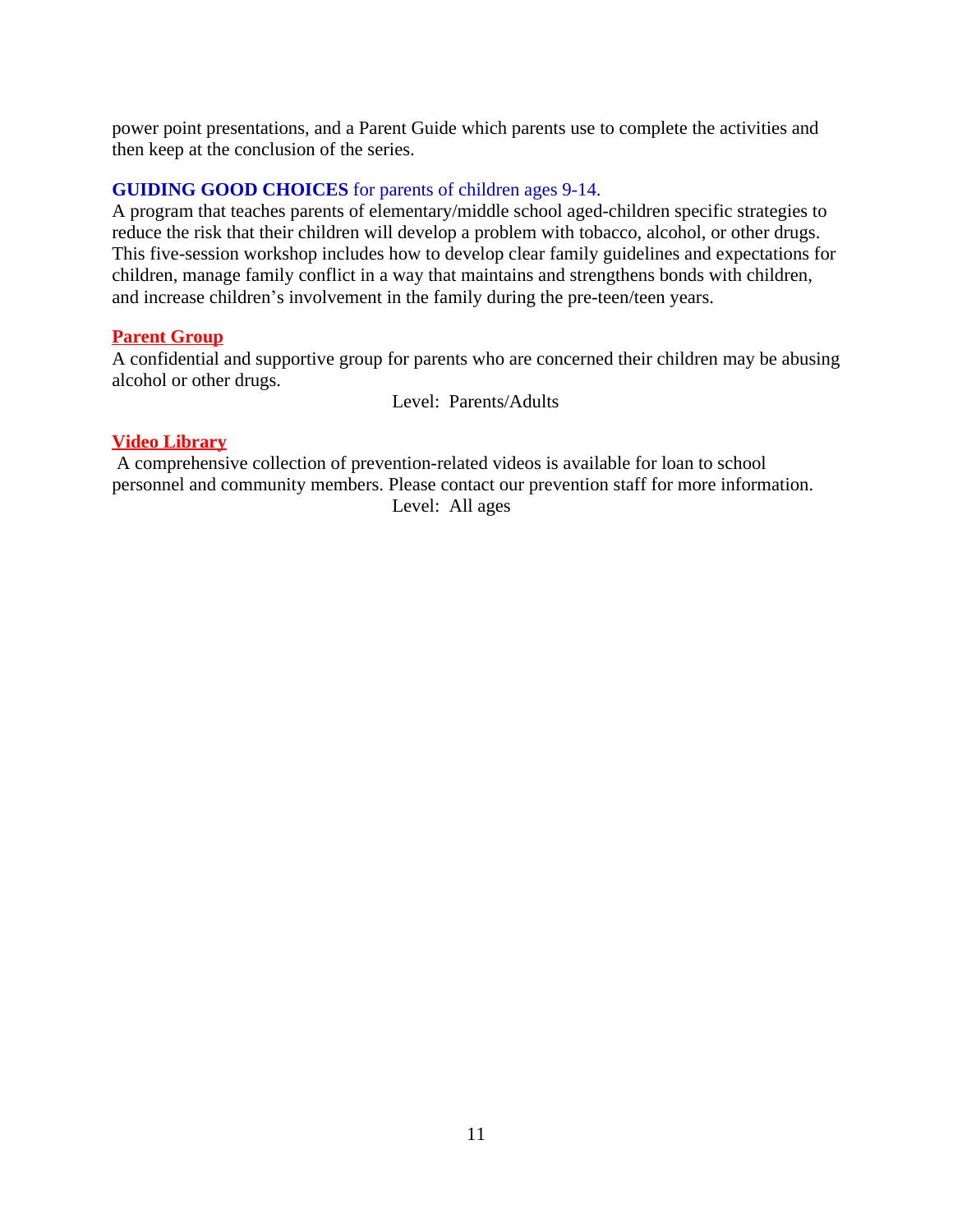### <span id="page-12-0"></span>Summary of School-Based Prevention Services July 2018 through June 2019

### Wayne County School Districts:

- Wallenpaupack Area School District
- Wayne Highlands School District
- Western Wayne School District

### School Based Support Groups:

#### SAP Core Team Meetings:

- Wallenpaupack: 20
- Wayne Highlands: 36
- Western Wayne: 14

| <b>Elementary School Level:</b> |                 |                           |                    |  |  |  |  |  |  |
|---------------------------------|-----------------|---------------------------|--------------------|--|--|--|--|--|--|
| Be Strong Be Me                 | 1 Group         | 8 Participants            | <b>6 Sessions</b>  |  |  |  |  |  |  |
| <b>Middle School Level:</b>     |                 |                           |                    |  |  |  |  |  |  |
| Vaping                          | 1 Group         | 4 Participants            | <b>6</b> Sessions  |  |  |  |  |  |  |
| <b>Social Skills</b>            | 2 Groups        | 12 Participants           | 3 Sessions         |  |  |  |  |  |  |
| <b>Concerned Persons</b>        | 2 Groups        | 12 Participants           | 1 Session          |  |  |  |  |  |  |
| <b>Coping Skills</b>            | 2 Groups        | 13 Participants           | 3 Sessions         |  |  |  |  |  |  |
| <b>High School Level:</b>       |                 |                           |                    |  |  |  |  |  |  |
| Insight                         | 1 Group         | 1 Participant             | 1 Session          |  |  |  |  |  |  |
| <b>Grand Totals:</b>            | <b>9 Groups</b> | <b>50 Students Served</b> | <b>20 Sessions</b> |  |  |  |  |  |  |

### Classroom Education:

| <b>Elementary School Level:</b> |                  |                            |                     |
|---------------------------------|------------------|----------------------------|---------------------|
| Life Skills Training            |                  |                            |                     |
| Grade 5                         | 2 Groups         | <b>54 Participants</b>     | 9 Sessions          |
| Grade 6                         | 4 Groups         | <b>72 Participants</b>     | <b>24 Sessions</b>  |
| <b>Too Good For Drugs</b>       |                  |                            |                     |
| <b>Grade Kindergarten</b>       | 5 Groups         | <b>89 Participants</b>     | <b>26 Sessions</b>  |
| Grade 1                         | 4 Groups         | <b>88 Participants</b>     | 31 Sessions         |
| Grade 2                         | 3 Groups         | <b>71 Participants</b>     | <b>33 Sessions</b>  |
| Grade 3                         | 1 Group          | 17 Participants            | <b>7 Sessions</b>   |
| Grade 4                         | 1 Group          | <b>19 Participants</b>     | <b>7 Sessions</b>   |
| Grade 5                         | 1 Groups         | 17 Participants            | <b>7 Sessions</b>   |
| Grade 6                         | 7 Groups         | <b>133 Participants</b>    | 25 Sessions         |
|                                 |                  |                            |                     |
| <b>Grand Totals:</b>            | <b>28 Groups</b> | <b>560 Students Served</b> | <b>169 Sessions</b> |
| <b>Middle School Level:</b>     |                  |                            |                     |
| <b>Too Good For Drugs</b>       |                  |                            |                     |
| Grade 7                         | 7 Groups         | <b>153 Participants</b>    | <b>16 Sessions</b>  |
| Grade 8                         | 6 Group          | 91 Participants            | <b>34 Sessions</b>  |
| <b>Together for Health</b>      |                  |                            |                     |
| Grade 7                         | 23 Groups        | <b>507 Participants</b>    | 3 Sessions          |
| <b>Grand Totals:</b>            | <b>36 Groups</b> | <b>751 Students Served</b> | <b>53 Sessions</b>  |
| <b>High School Level:</b>       |                  |                            |                     |
| <b>Together for Health</b>      |                  |                            |                     |
| Grade 9                         | 29 Groups        | <b>556 Participants</b>    | 3 Sessions          |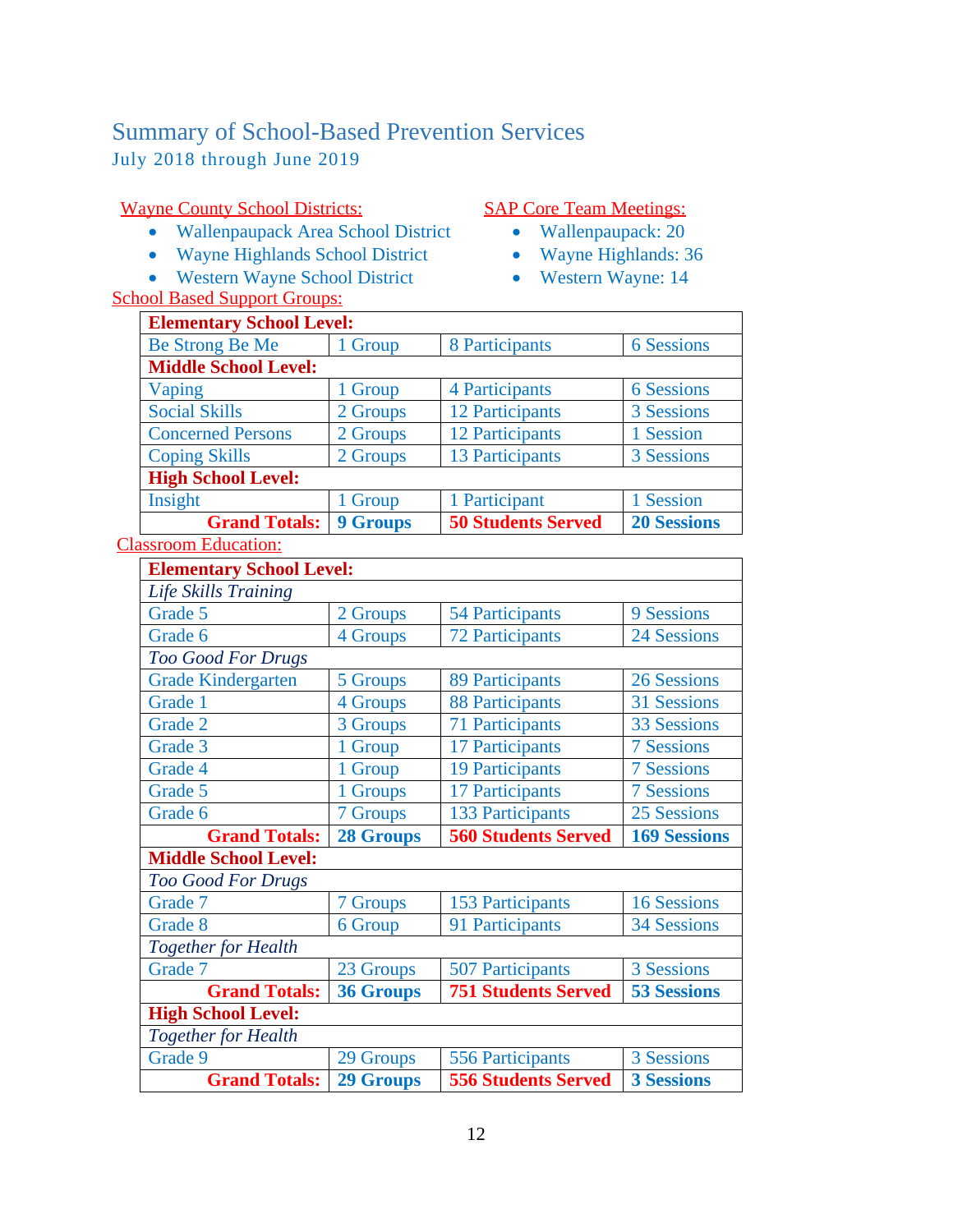**Total Students Served: 1,917**

<span id="page-13-0"></span>Summary of Prevention Trainings and Community/ School Events July 2018 through June 2019

- 9/5/18- Charlotte Myers- Systems of Care Meeting- Park Street Complex Honesdale
- 9/19/18- Mary Paladino-Strengthening Families- 20 participants
- 9/17/18- Catherine Vargo- Trauma Informed Care Training- Park Street Complex Honesdale
- 9/20/18- Catherine Vargo, Charlotte Myers, Mary Paladino- Recovery Night- Central Park Honesdale
- 10/3/18, 10/10/18, 10/24/18- Mary Paladino, Strengthening Families Western Wayne
- 10/26/18- Mary Paladino- Training "Creative Play" Scranton
- 10/3/18- Charlotte Myers- Systems of Care Meeting Park St. Complex Honesdale
- 10/5/18- Charlotte Myers, Jeff Zerechak, Melissa Wertman- Prevention Needs Assessment Training- Penn State Lehigh
- 10/1/18- Catherine Vargo Trauma Informed Care Training Park St. Complex Honesdale
- 10/23/18- Catherine Vargo- Transition Fair Ladore Lodge, Waymart PA
- 11/9/18 Charlotte Myers, Mary Paladino, Catherine Vargo- Western Wayne SAP Maintenance Park St. Honesdale
- 11/19/18 Charlotte Myers, Mary Paladino, Catherine Vargo- Wallenpaupack SAP Maintenance Wallenpaupack Environmental Learning Center
- 11/7/18 Mary Paladino- Strengthening Families- Western Wayne (final session)
- 12/5/18- Charlotte Myers- Systems of Care Meeting, Park St. Complex, Honesdale
- 12/11/18- Mary Paladino- Making the Connections Training
- 1/7/19 Mary Paladino, Charlotte Myers- WIN Meeting Honesdale, PA
- 2/1/19 Mary Paladino, Charlotte Myers, Catherine Vargo, Melissa McWilliams- SAP Networking NEIU, Archbald
- 2/6/19 Charlotte Myers Systems of Care Meeting- Park Street Complex Honesdale

2/25-/26 Charlotte Myers- PA SAP Conference State College, PA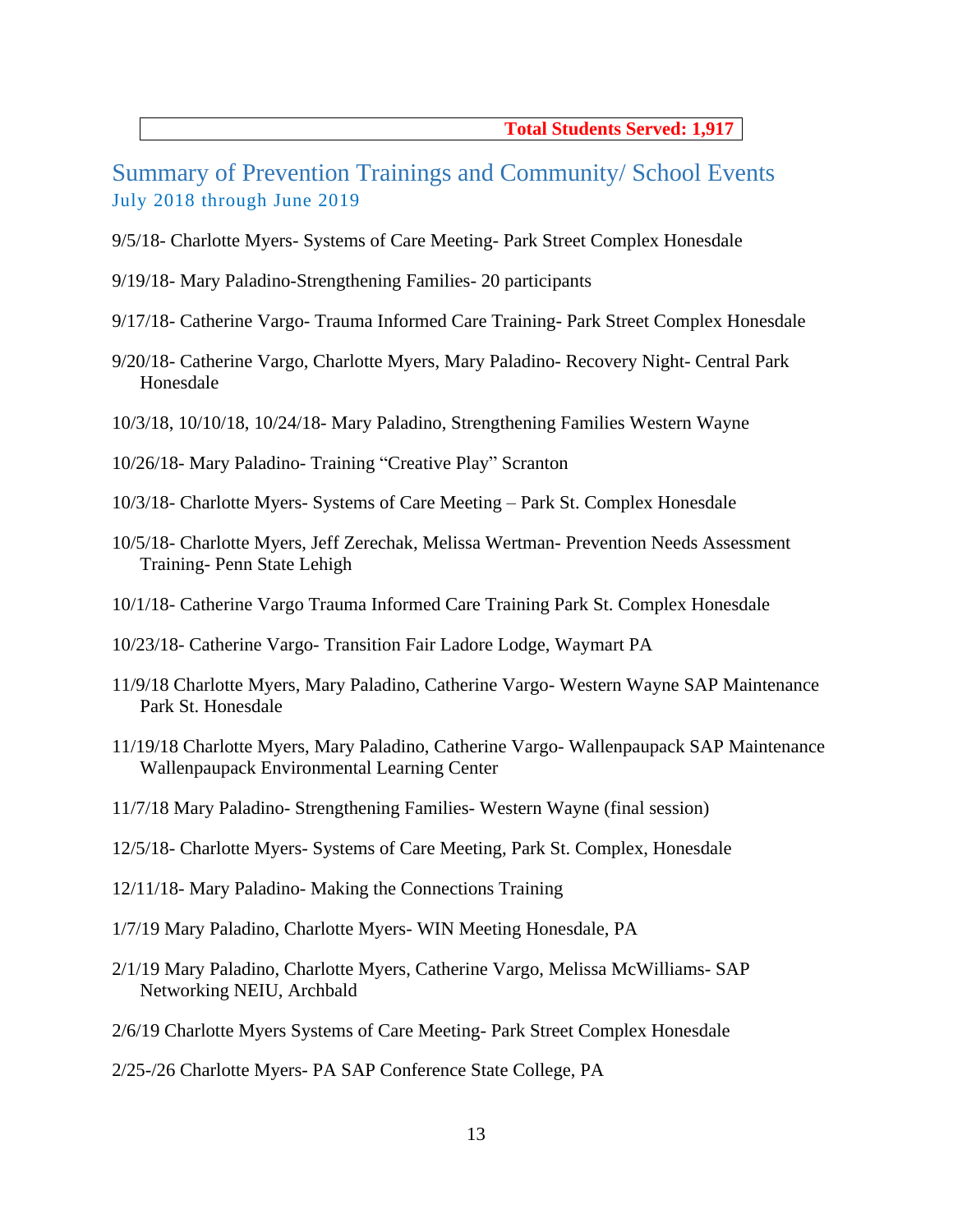- 3/11/19- Catherine Vargo, Charlotte Myers, Mary Paladino, Melissa McWilliams- Project Connect- Facilitators Training- Park Street Complex
- 3/13/19; 3/27/19- Catherine Vargo, Deepening Trauma Awareness- Park St. Complex
- 3/6/19 Charlotte Myers- Systems of Care Meeting, Park St. Complex
- 3/1/19 Mary Paladino- Nicotine Cessation Training, Park St Complex
- 3/5-3/7/19 Melissa McWilliams- SAP Training, Archbald, PA
- 3/14/19 Melissa McWilliams- Addiction 101 Training, Just Believe Recovery Carbondale, PA
- 3/18-3/19/19 Facilitator Training NEIU 19, Archbald PA
- 4/3/19 Melissa McWilliams Systems of Care Meeting Park Street Complex Honesdale
- 4/26/19 Melissa McWilliams- Ethics Training
- 4/10/19 Catherine Vargo- Deepening Trauma Training Park Street Complex Honesdale
- 5/9/19- Melissa McWilliams, Mary Paladino- Trauma Training, Wayne Memorial Hospital
- 5/13/19- Melissa McWilliams- SAP Networking, NEIU 19 Archbald, PA
- 6/11 & 6/12- Melissa McWilliams, Catherine Vargo, Mary Paladino- CPA Conference, State College, PA
- 6/5- Melissa McWilliams- Prosper Meeting, Park Street Complex, Honesdale
- 6/24/19- Melissa McWilliams- Defensive Driver Training- 911 Com Center Beach Lake
- 6/25-6/27 Strengthening Families Facilitator Training Carbondale School
- 6/5/- Catherine Vargo- Trauma Training Park Street Complex, Honesdale
- 6/25/19 Catherine Vargo- Camp Ophelia at Damascus School- refusal skills, mindfulness, coping with anxiety and pressure 35 participants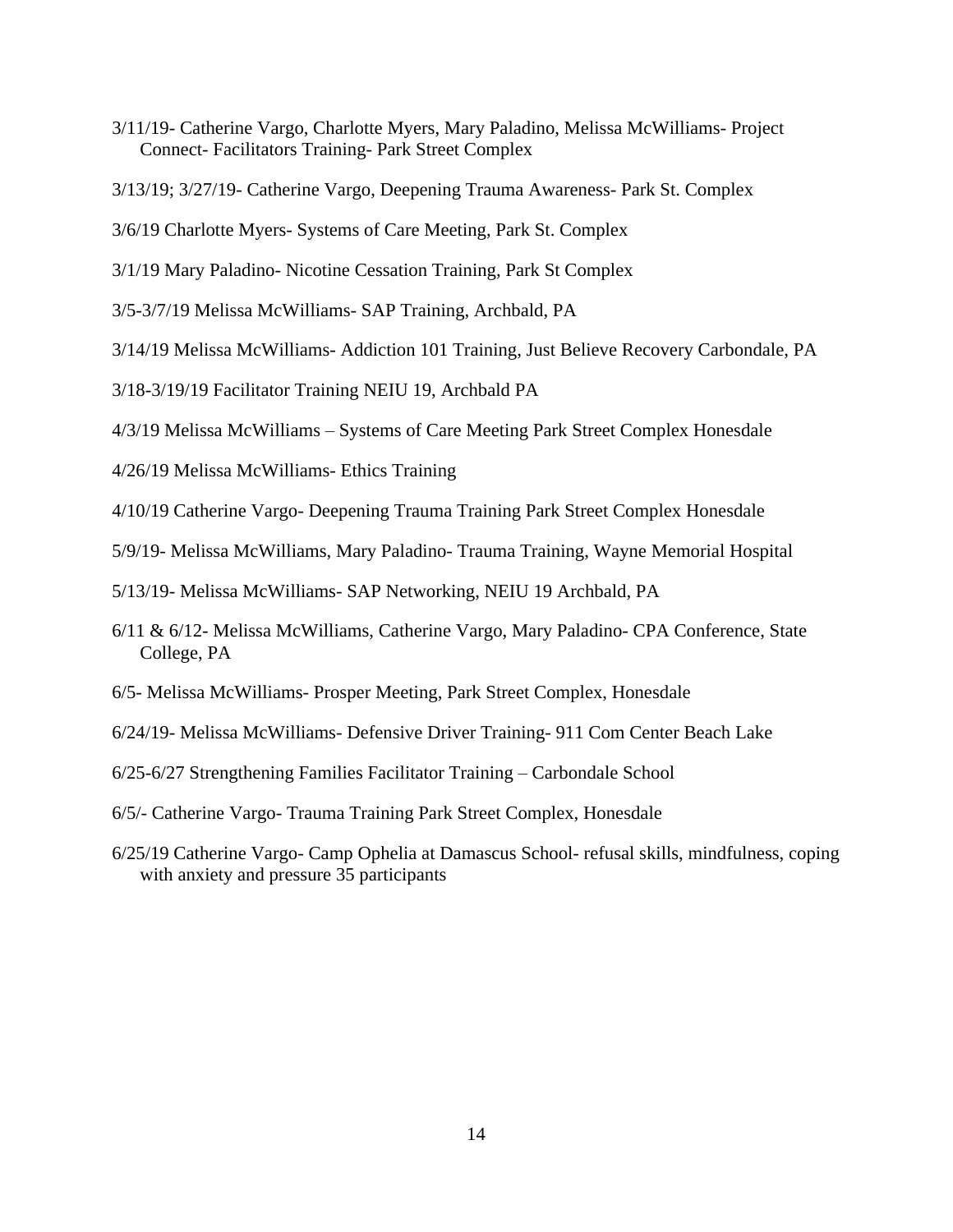## <span id="page-15-0"></span>Summary of Recovery Support Services Fiscal Year 2018-2019

Persons in early recovery often need someone with lived recovery experience to help them navigate life's problems and access community-based recovery supports. The type of support provided by a Certified Recovery Specialist differs from that of a D&A Counselor or sponsor, and significantly contributes to long-term success in recovery.

WCDAC currently employs a full-time Certified Recovery Specialist (CRS) who delivers Recovery Support Services targeted to individuals in early recovery. Clients/consumers work with the CRS to develop an individualized recovery plan, which focuses on barriers to a healthy and productive recovery. The Certified Recovery Specialist meets with clients/consumers both in the office and in the community. Since an individualized approach is employed, services vary based upon client need. Listed below are some of the most common services, which have been provided to clients/consumers since the inception of this service.

- Assists clients with overcoming potential barriers to accessing 12 step meetings. This can include accompanying clients to their first meetings, until they establish a comfort level with the process and make connections.
- Contacts clients prior to their discharge from inpatient treatment to establish a rapport and to ensure they have a CRS appointment as close to their discharge date as possible. Educates family members as to their role in the client's recovery and provides information about support services available to them.
- Facilitates making Alcoholics Anonymous Easier (MAAEZ) evidenced based education groups for persons in early recovery.
- Assists clients in obtaining healthcare benefits to ensure other physical and behavioral needs are met.
- Offers support and coaching to clients and families who may be accessing inpatient treatment for the first time.
- Assists clients with job searches, resume writing and interview preparation.

The Certified Recovery Specialist also provides community outreach in order to reduce the stigma associated with addiction and increase public awareness of recovery issues and the services that are available to support recovery. Outreach is provided in the following community locations:

- Contracted inpatient D&A providers
- Contracted outpatient D&A providers
- Wayne County Juvenile and Adult Probation offices
- The Wayne County Correctional Facility
- Wayne County Children and Youth
- Wayne Memorial Hospital
- Wayne County Assistance Office
- Varying physician's offices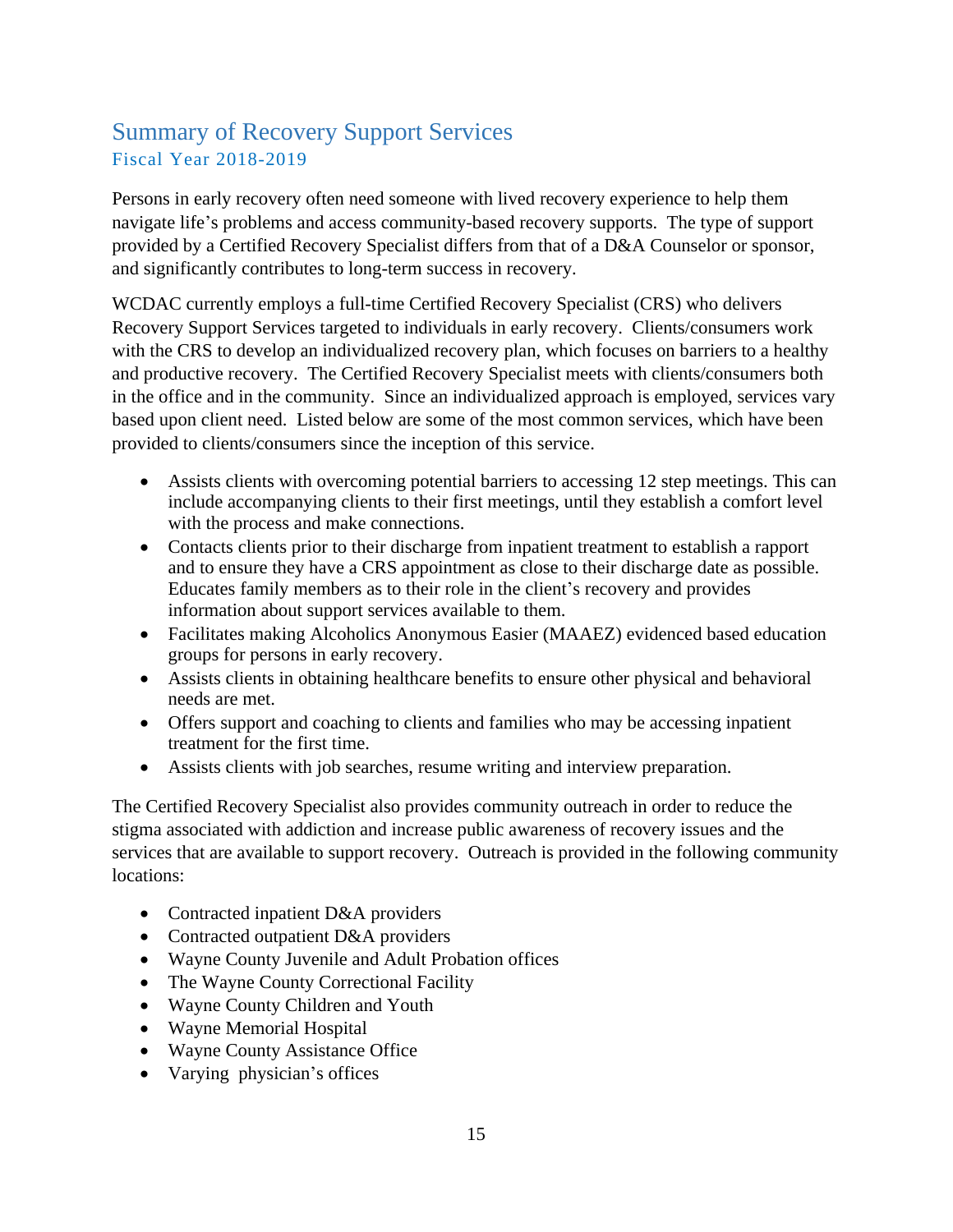### **Recovery Support Service Statistics for Fiscal Year 2018-2019**

| o. Referrals by Source                          |  |
|-------------------------------------------------|--|
|                                                 |  |
|                                                 |  |
|                                                 |  |
| o. Wayne County Drug and Alcohol Care Manager27 |  |
|                                                 |  |
|                                                 |  |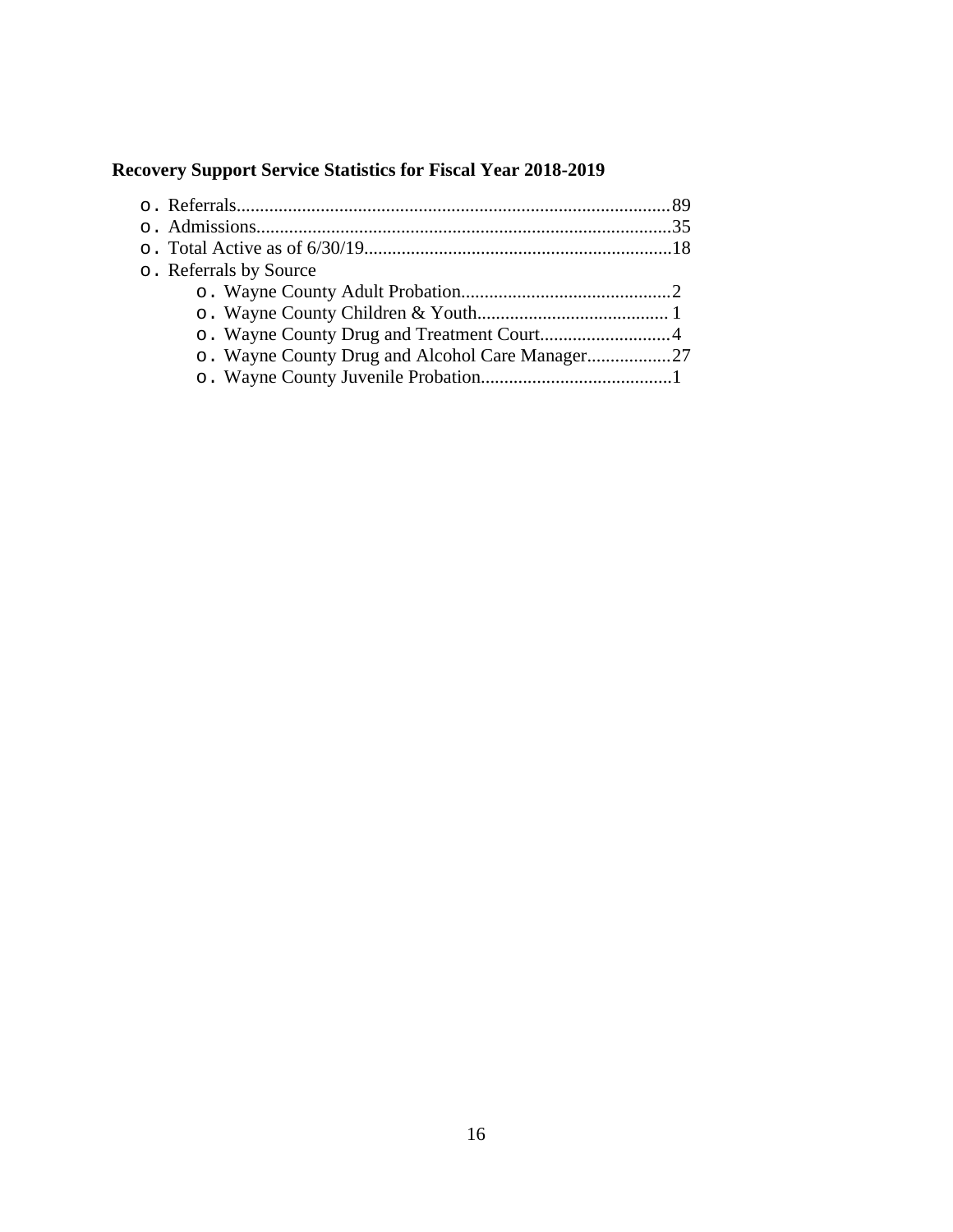### <span id="page-17-0"></span>Summary of Case Management Services Fiscal Year 2018-2019

For many Wayne County residents suffering from substance use disorders the SCA's Case Management Unit is the first step to getting well. The Wayne County Drug and Alcohol Commission's Case Management Unit employs five full-time Case Managers who provide drug and alcohol intake, assessment, placement, care management/case coordination, DUI coordination, and specialized case coordination services for persons in our Medication Assisted Treatment Program. All Case Managers serve as the point of entry into treatment services.

The Case Management Unit of Wayne County Drug and Alcohol Commission completed a total of 576 screenings/ intakes and 486 assessments in F/Y 18-19. Of those, 63 were completed in the Wayne County Correctional Facility, and 9 in the school districts we serve. We also received 32 calls through our warm handoff initiative and our general on-call structure.

Each assessment consists of approximately a 2 hour face-to-face interview whereby a standardized Department of Drug and Alcohol Programs assessment tool is completed. Then American Society of Addiction Medicine (ASAM) Criteria, are utilized to provide our case managers with a basis for determining the most appropriate level of care, and DSM 5 criteria are used to render a diagnosis. Upon determining the diagnosis, most appropriate level of care, and the type of program that will best meet the individual's needs, they are placed in a licensed treatment facility.

A funding determination is also made at this time, which may include coordination with client's commercial insurer or the Wayne County Assistance Office and a possible precertification with Community Care Behavioral Health. Every Wayne County resident receives the help they need regardless of their ability to pay.

While in treatment, continued stay reviews are conducted in order to ensure individuals receiving care are continuing in the most appropriate level of drug and alcohol treatment. Clients receiving inpatient care are reviewed weekly for ongoing clinical appropriateness, and all aftercare services were coordinated through our case management unit.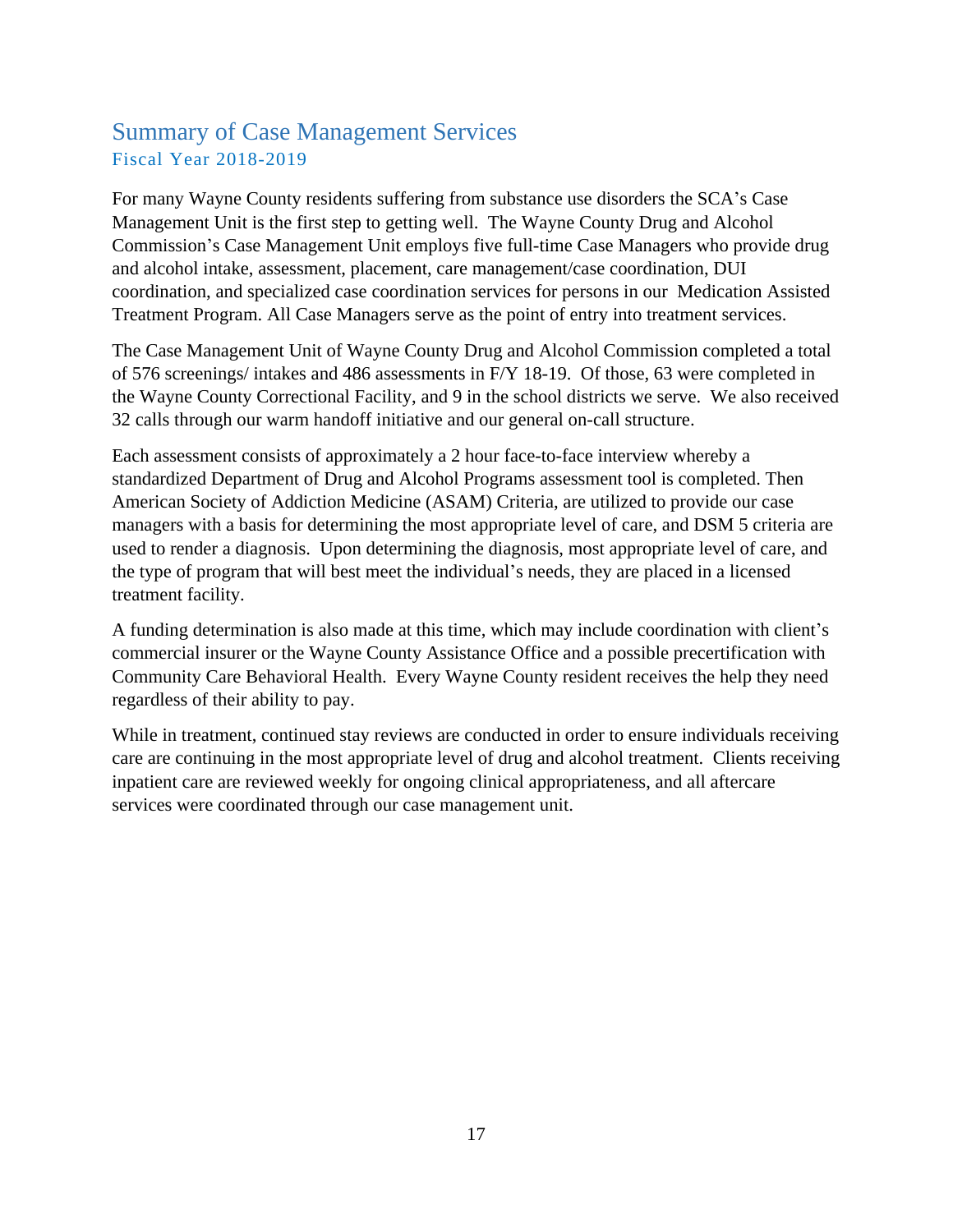## <span id="page-18-0"></span>Case Management /Statistics/Trends Fiscal Year 2018-2019

### <span id="page-18-1"></span>Annual Report

#### *Gender Trends*

Gender trends remained consistent with the prior fiscal year. Approximately 69% of individuals served were males as compared to 70% in fiscal year 2017-2018

# Fiscal Year 2018-2019

Assessments by Gender

|                     | July           | Aug            | Sept     | Oct      | <b>Nov</b>     | Dec            | Jan      | Feb            | Mar      | Apr            | May      | Jun      | Total            |
|---------------------|----------------|----------------|----------|----------|----------------|----------------|----------|----------------|----------|----------------|----------|----------|------------------|
| Males               | 23             | 33             | 28       | 27       | 23             | 23             | 35       | 22             | 32       | 37             | 32       | 18       | 333              |
| Females             | 13             | 15             | 13       | 14       | 13             | 10             | 12       | 15             | 11       | 12             | 13       | 12       | 153              |
| Unknown             | $\overline{0}$ | $\overline{0}$ | $\theta$ | $\theta$ | $\overline{0}$ | $\overline{0}$ | $\theta$ | $\overline{0}$ | $\theta$ | $\overline{0}$ | $\Omega$ | $\theta$ | $\boldsymbol{0}$ |
| <b>Total Assess</b> | 36             | 48             | 41       | 41       | 36             | 33             | 47       | 37             | 43       | 49             | 45       | 30       | 486              |
| Adolescents         | $\overline{0}$ | 3              | 5        | 3        | 3              | 3              |          |                | 2        | $\overline{2}$ |          | 3        | 26               |

## Fiscal Year 2017-2018

Assessments by Gender

|                     | July           | Aug            | Sept     | Oct            | <b>Nov</b>     | Dec | Jan            | Feb          | Mar | Apr | May | Jun       | Total |
|---------------------|----------------|----------------|----------|----------------|----------------|-----|----------------|--------------|-----|-----|-----|-----------|-------|
| Males               | 40             | 25             | 30       | 35             | 36             | 35  | 25             | 28           | 34  | 33  | 28  | 28        | 377   |
| Females             | 12             | 19             | 16       | 12             | ⇁              | 10  | 15             | $\mathbf{r}$ | 10  | 15  | 17  |           | 151   |
| <b>Total Assess</b> | 52             | 44             | 46       | 47             | 43             | 45  | 41             | 35           | 44  | 48  | 45  | 39        | 529   |
| Adolescents         | $\overline{2}$ | $\overline{0}$ | $\theta$ | $\overline{0}$ | $\overline{2}$ |     | $\overline{2}$ | 3            |     |     |     | $\bigcap$ | 15    |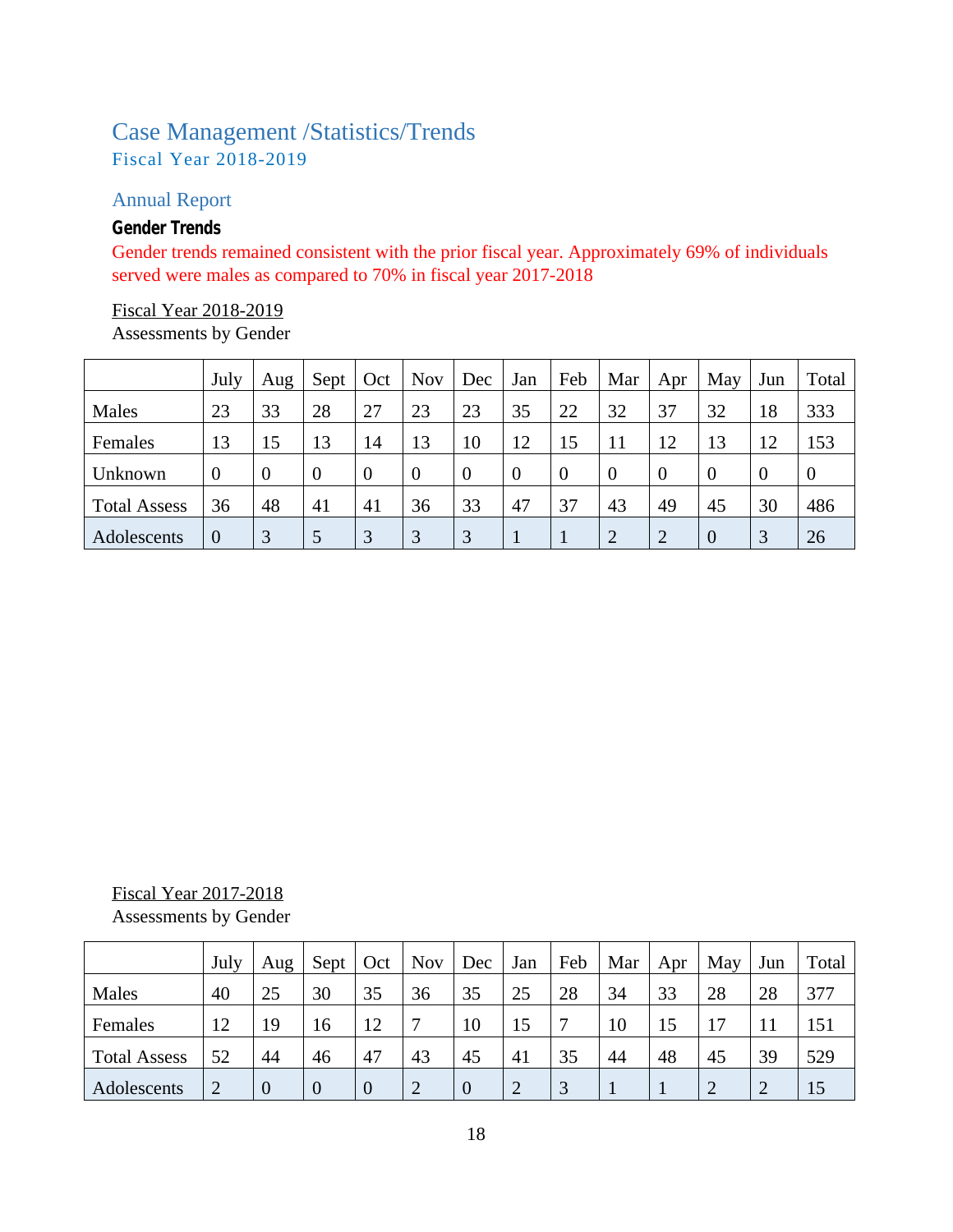#### *Referral Source Trends*

Referral source trends for the 18/19 fiscal year remained consistent with 17/18 fiscal year. Of the individuals referred to our office the largest number was from Wayne County Probation at 30% and self-referrals also at 16% then Wayne County DUI Coordinator at 9%.

Assessments by Referral Source

| <b>Wayne County Probation</b>  | 146      | Wayne County Children & Youth             | 25             |
|--------------------------------|----------|-------------------------------------------|----------------|
| <b>Wayne County Court</b>      | 38       | <b>Other County Probation</b>             | 28             |
| <b>PA State Parole</b>         | 16       | <b>Federal Parole</b>                     | $\theta$       |
| Other DUI                      | 11       | <b>Wayne County DUI Coordinator</b>       | 44             |
| Self                           | 79       | Wayne County Drug & Treatment Court       | 3              |
| Hospital (warm handoff)        | 12       | Inpatient Drug & Alcohol Facility         | 15             |
| Attorney                       | 11       | PA Treatment & Healing                    | $\overline{4}$ |
| Wayne County Behavioral Health | $\Omega$ | <b>Child First</b>                        |                |
| Other                          | 34       | <b>Wayne County Correctional Facility</b> | 19             |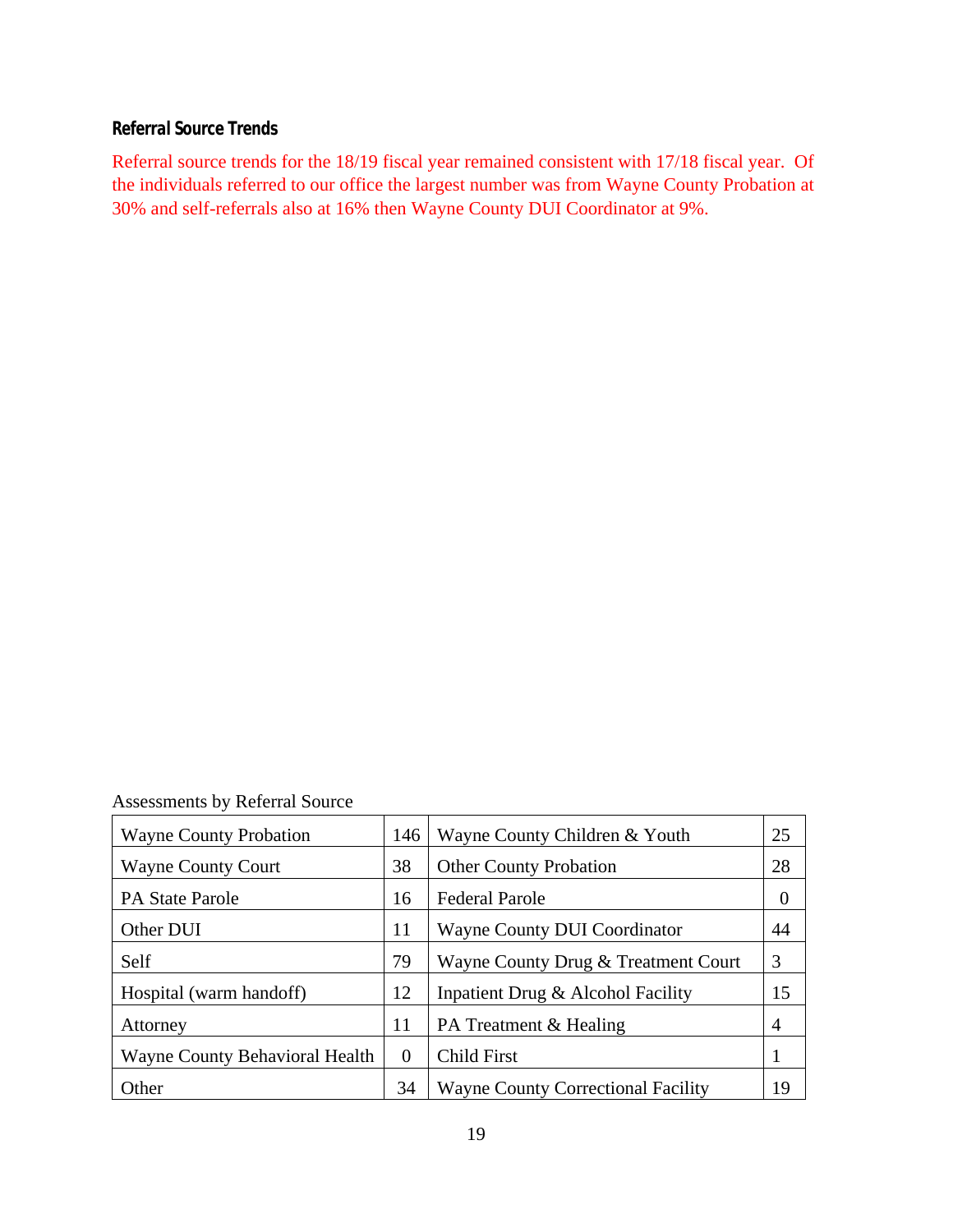#### *Primary Substance Trends*

The substance trend that saw Heroin/opioids as the primary substance over the last 5 years changed in the 18/19 fiscal year as more individuals reported alcohol than heroin/opiates as their primary substance. In 18/19 33% of the total clients served reported heroin/opiates as their primary substance down 7% from 17-18 and 43% reported alcohol as their primary up 10% from 17-18. While Methamphetamine use still accounts for less than 1% of individuals it is worthy to note that cases have doubled from 17-18.

Assessments by Primary Substance

| Alcohol         | 211 | Heroin/Opioids     | 158 |
|-----------------|-----|--------------------|-----|
| Marijuana       | 85  | Cocaine/Crack      |     |
| Methamphetamine |     | Benzodiazepine     |     |
| Synthetics      |     | <b>Other Drugs</b> |     |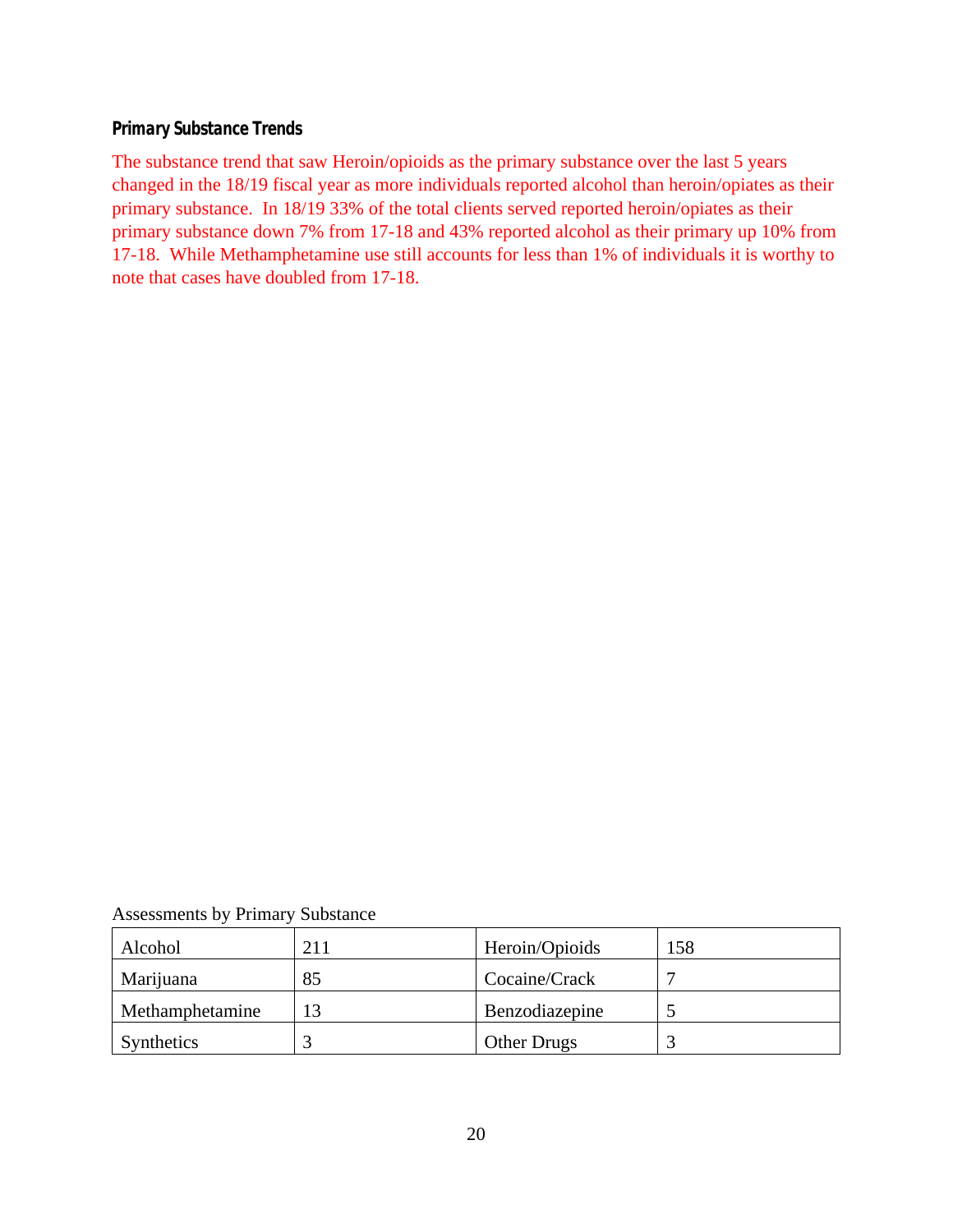### <span id="page-21-0"></span>Inpatient Report

While inpatient placements decreased from fiscal year 17/18, heroin and opiate use continues to account for the largest percentage of all inpatient admissions at 52% in 18/19, but was down slightly from 61% in 17/18.

| <b>Inpatient Report</b> | <b>Admissions</b>        | FY 2018-2019   | FY 2017-2018   |  |  |
|-------------------------|--------------------------|----------------|----------------|--|--|
|                         | Placements               | 70             | 118            |  |  |
|                         | <b>Adult Male</b>        | 47             | 76             |  |  |
| Gender of               | <b>Adult Female</b>      | 22             | 40             |  |  |
| Patients                | <b>Adolescent Male</b>   | 1              | $\overline{2}$ |  |  |
|                         | <b>Adolescent Female</b> | $\overline{0}$ | $\overline{0}$ |  |  |
|                         | $0-14$ years             | $\overline{0}$ | $\overline{0}$ |  |  |
|                         | $15-17$ years            |                | $\overline{2}$ |  |  |
|                         | $18-24$ years            | 9              | 17             |  |  |
| Age of Patients         | 25-34 years              | 31             | 55             |  |  |
|                         | 35-44 years              | 10             | 22             |  |  |
|                         | 45-54 years              | 11             | 17             |  |  |
|                         | $55+ years$              | 8              | 5              |  |  |
|                         | Alcohol                  | 20             | 34             |  |  |
|                         | Heroin/Opiates           | 37             | 71             |  |  |
| Primary                 | Marijuana                | 7              | 4              |  |  |
| Substance of            | Cocaine                  |                |                |  |  |
| Patients                | Methamphetamine          | 3              | 3              |  |  |
|                         | Benzodiazepines          | 1              | 2              |  |  |
|                         | <b>Other Drugs</b>       |                | 3              |  |  |
|                         | Caucasian                | 64             | 106            |  |  |
| <b>Race of Patients</b> | Hispanic                 | $\overline{2}$ | 5              |  |  |
|                         | African American         | 3              | 7              |  |  |
|                         | Other                    |                | $\overline{0}$ |  |  |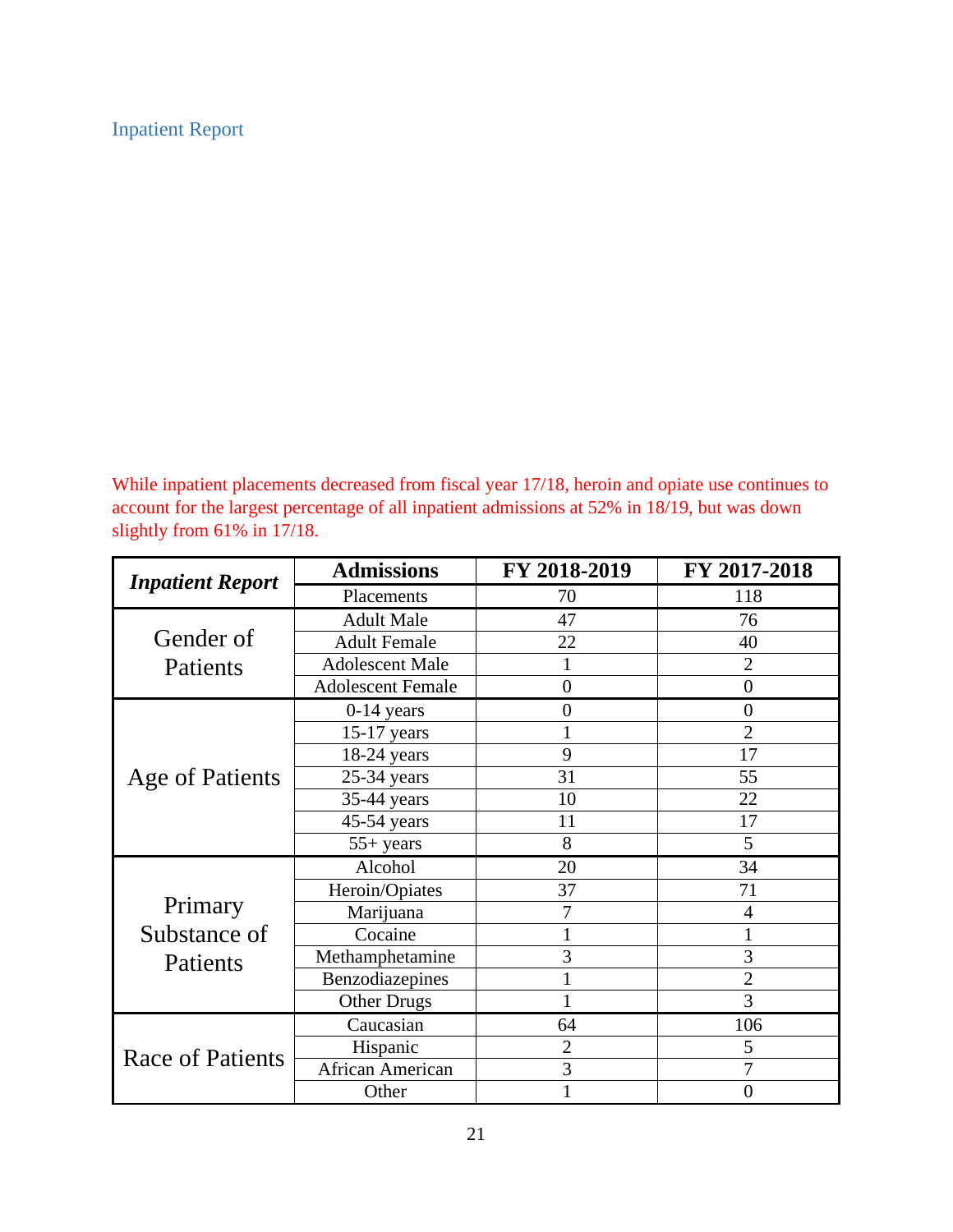### <span id="page-22-0"></span>Outpatient Report

PA Treatment and Healing, as well as Little Creek Outpatient Services provided Outpatient and Intensive Outpatient Drug and Alcohol Treatment Services for Wayne County residents in the fiscal year 2018-2019. PA Treatment and Healing provided services in their community location on 1185 Fair Avenue, Honesdale, at the Wayne County Correctional Facility, and at Wallenpaupack, Western Wayne and Wayne Highlands School Districts. Little Creek Outpatient Services provided services in their community location on 359 Easton Turnpike, Hamlin.

|                          | <b>Admissions</b>    | FY 2018-2019 | FY 2017-2018 |
|--------------------------|----------------------|--------------|--------------|
| <b>Outpatient Report</b> | Intensive Outpatient | 186          | 219          |
|                          | Outpatient           | .50          |              |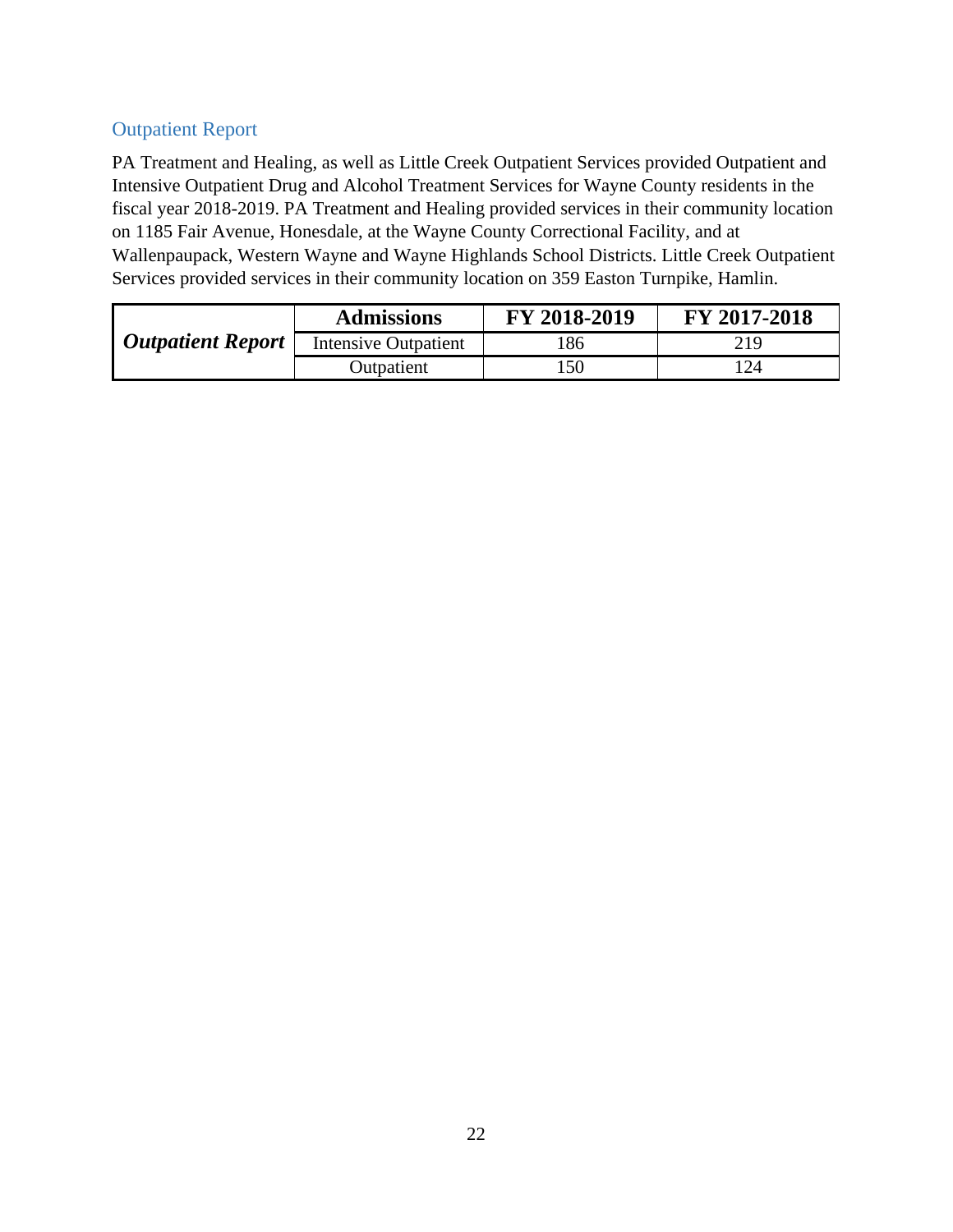## <span id="page-23-0"></span>Summary of Recovery Housing Services Fiscal Year 2018-2019

Often time's individuals in early recovery need a safe place to reside so that they can work on their recovery and rebuild their lives. For some, the environment where they resided in active addiction is not a safe place to work on these important life changes and for others their families cannot take them back.

In recognition of this Wayne County Drug and Alcohol Commission began contracting with Shane's House, which is a male recovery house owned by Little Creek Lodge. At Shane's House Wayne County residents are provided a safe, structured environment that is staffed 24/7 in which to reside while they work on their recovery and will enjoy more positive recovery outcomes.

In fiscal year 2018-2019, Wayne County Drug and Alcohol Commission placed three individuals in this service for a total of 270 days.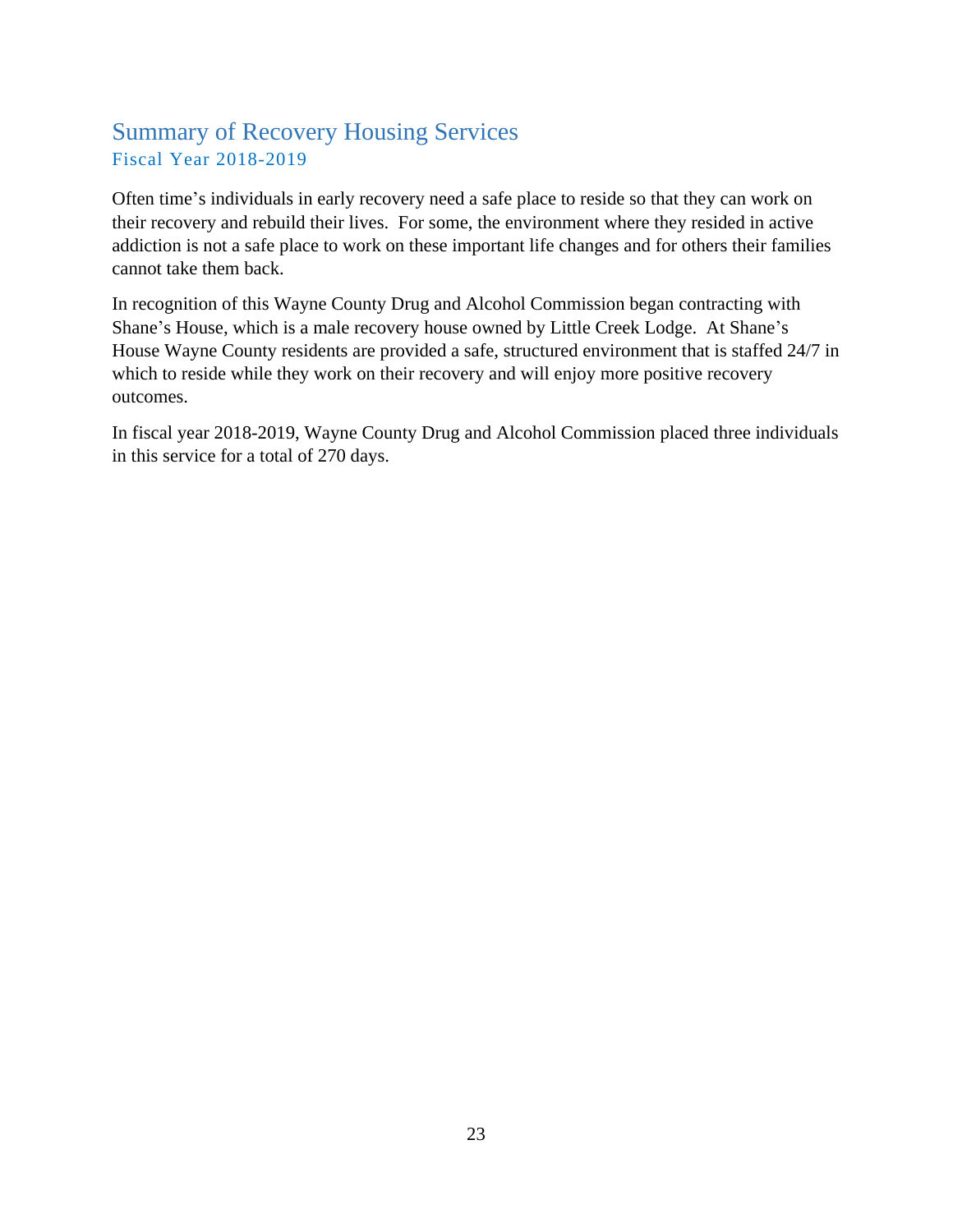## <span id="page-24-0"></span>Provider List Fiscal Year 2018-2019

|                                                     | Wilkes-Barre Behavioral Hospital Co. LLC d/b/a    |  |
|-----------------------------------------------------|---------------------------------------------------|--|
| <b>CHOICES, An Affiliate of Commonwealth Health</b> | <b>CHOICES Recovery Program of Wyoming Valley</b> |  |
| 518 Wyoming Avenue                                  | 307 Laird Street                                  |  |
| Kingston, Pa 18704                                  | Plains, Pa 18702                                  |  |
| NPI#: 1053432443                                    | NPI#: 1053432443                                  |  |
| <b>DARS Manos House</b>                             | Drug and Alcohol Treatment Service                |  |
| 1290 Prospect Road                                  | 441 Wyoming Avenue                                |  |
| Columbia, Pa 17512                                  | Scranton, Pa 18503                                |  |
| NPI#: 1902940976                                    | NPI#: 1013982008                                  |  |
| Eagleville Hospital                                 | Conewago Pottsville                               |  |
| 100 Eagleville Road                                 | 202-204 S. Center Street                          |  |
| Eagleville, Pa 19403                                | Pottsville, Pa 19701                              |  |
| NPI#: 1477615656                                    | NPI#: 134639525                                   |  |
| Conewago Indiana                                    | Conewago Snyder                                   |  |
| 9143 US-119                                         | 18336 Route 522                                   |  |
| Blairsville, Pa 15707                               | Beavertown, Pa 17813                              |  |
| NPI#: 134639525                                     | NPI#: 134639525                                   |  |
| Gaudenzia Common Ground                             | Gaudenzia, Inc. West Chester                      |  |
| 22835 North Front Street                            | 1030 Concord Road                                 |  |
| Harrisburg, Pa 17100                                | West Chester, Pa 19382                            |  |
| NPI#: 1811011513                                    | NPI#: 1689708513                                  |  |
| Gaudenzia Vantage House                             | Gaudenzia Fountain Springs                        |  |
| 212 East King Street                                | 95 Broad Street                                   |  |
| Lancaster, Pa 17602                                 | Ashland, Pa 17921                                 |  |
| NPI#: 1336263755                                    | NPI #: 1487779294                                 |  |
| Gaudenzia New Destiny                               | Gaudenzia, Inc. Re-Entry House                    |  |
| 91 Broad Street                                     | 5401 Wayne Avenue                                 |  |
| Ashland, Pa 17921                                   | Philadelphia, Pa 19144                            |  |
| NPI#: 1093933749                                    | NPI#: 1083743975                                  |  |
| Gaudenzia, Inc. People With Hope                    | Graniteville House of Recovery                    |  |
| 1306 Spring Garden Street, 8th Floor                | 5452 Main Road                                    |  |
| Philadelphia, Pa 19123                              | Sweet Valley, Pa 18656                            |  |
| NPI#: 1447384367                                    | NPI#: 1588186092                                  |  |
| Just Believe Recovery Center, LLC                   | Little Creek Outpatient, LLC                      |  |
| 100 Lincoln Avenue                                  | 518 Easton Turnpike                               |  |
| Carbondale, Pa 18407                                | Lake Ariel, Pa 18436                              |  |
| NPI#: 1164817144                                    | NPI#: 1548716145                                  |  |
| Marworth                                            | Teen Challenge Training Center                    |  |
| Lily Lake Road                                      | 33 Teen Challenge Road                            |  |
| Waverly, Pa 18471                                   | Rehrersburg, Pa 19550                             |  |
| NPI#: 1659444388                                    | NPI#: 1265891477                                  |  |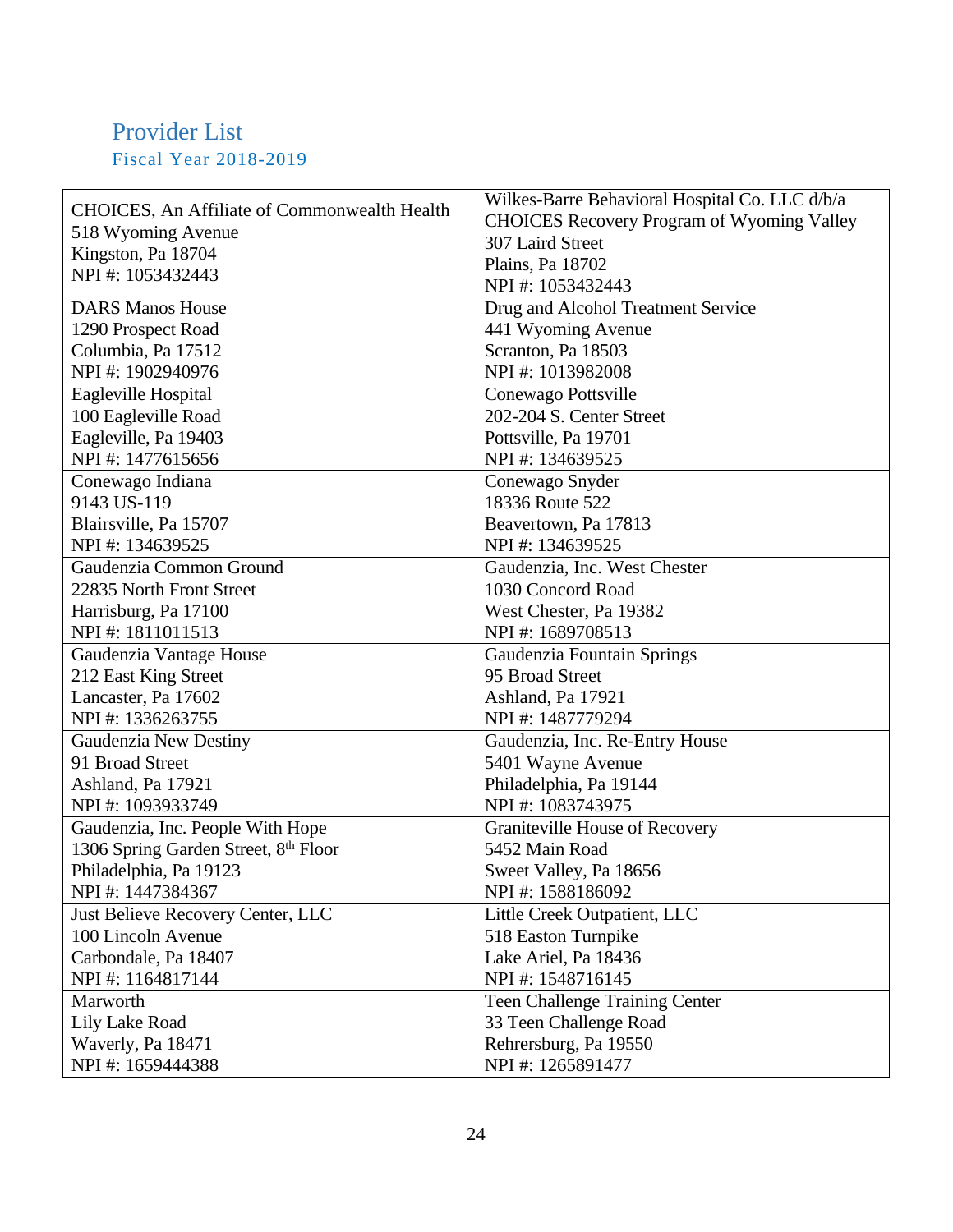| Pa Treatment and Healing                                                 | Ridgeview Adolescent Behavioral Health Center     |
|--------------------------------------------------------------------------|---------------------------------------------------|
| 1855 Fair Avenue                                                         | 4447 Gibsonia Road                                |
| Honesdale, Pa 18431                                                      | Gibsonia, Pa 15044                                |
| NPI #: 1497839179                                                        | NPI#: 1790806115                                  |
| Pyramid Healthcare, Inc.                                                 | Pyramid Healthcare at Belleville                  |
| 901 Sixth Avenue                                                         | 3893 West Main Street                             |
| Altoona, Pa 16602                                                        | Belleville, Pa 17004                              |
| NPI#: 1639193485                                                         | NPI#: 1811018898                                  |
| Pyramid Healthcare, Quakertown                                           | Pyramid Healthcare, Inc.                          |
| 2705 Old Bethlehem Pike                                                  | 1894 Old Rte. 220                                 |
| Quakertown, Pa 18951                                                     | Duncansville, Pa 16635                            |
| NPI#: 1689796534                                                         | NPI#: 1609997154                                  |
| Pyramid Healthcare, Inc.                                                 | Pyramid Healthcare, Pine Ridge                    |
| 830 Sixth Avenue                                                         | 1305 S. Eagle Valley Road                         |
| Altoona, Pa 16602                                                        | Tyrone, Pa 16686                                  |
| NPI#: 1841313335                                                         | NPI#: 1033230461                                  |
| Pyramid Healthcare, Inc. Hillside                                        | Pyramid Healthcare, Lehigh Valley                 |
| 420 Supreme Ct.                                                          | 124 Bridge Street                                 |
| East Stroudsburg, Pa 18302                                               | Catasauqua, Pa 18032                              |
| NPI#: 1124450069                                                         | NPI #: 1730690793                                 |
| Shane's House                                                            | The Retreat at White Birch                        |
| 361 Easton Turnpike                                                      | 25 Reservoir Street                               |
| Lake Ariel, PA 18436                                                     | Simpson, Pa 18407                                 |
| Fed ID # 82-3874712                                                      | NPI#: 1366836884                                  |
| <b>White Deer Run</b>                                                    | White Deer Run of Lancaster                       |
| 360 White Deer Run Road                                                  | 53-55 North West End Avenue                       |
| Allenwood, Pa 17810                                                      | Lancaster, Pa 17603                               |
| NPI#: 1326031022                                                         | NPI#: 1942320957                                  |
| White Deer Run d/b/a Cove Forge Renewal Center                           | White Deer Run d/b/a New Directions at Cove Forge |
| 624 Broad Street                                                         | 538 Main Street                                   |
| Johnstown, Pa 15906                                                      | Johnstown, Pa 15901                               |
| NPI#: 1912027921                                                         | NPI#: 1932229945                                  |
|                                                                          | White Deer Run Blue Mountain                      |
| White Deer Run d/b/a Cove Forge Behavioral Health<br>202 Cove Forge Road | 8284 Leaser Road                                  |
| Williamsburg, Pa 16693                                                   | PO Box 19                                         |
| NPI#: 1992996730                                                         | Kempton, Pa 19529                                 |
|                                                                          | NPI#: 1649391319                                  |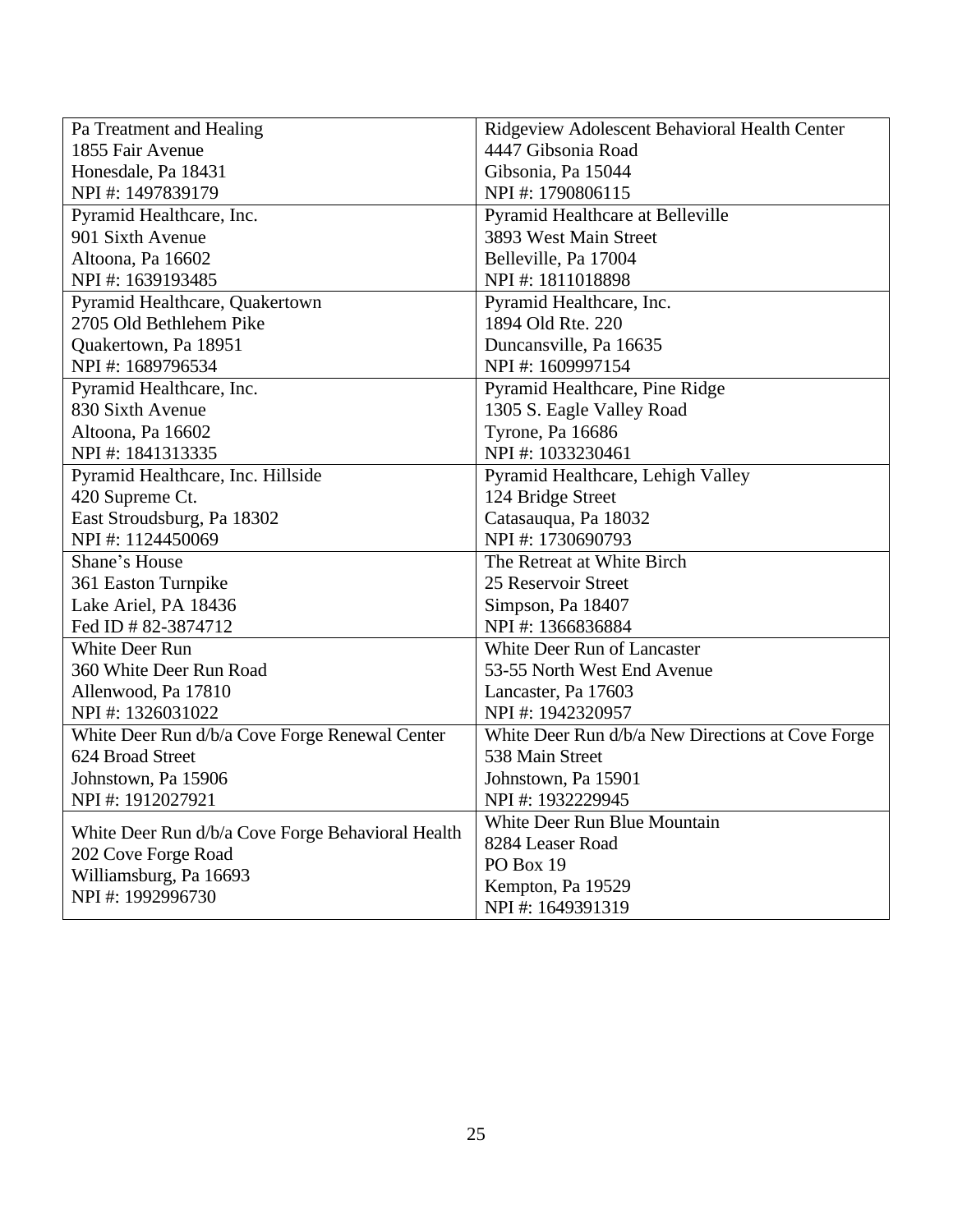### <span id="page-26-0"></span>Summary of Medication Assisted Treatment Fiscal Year 2018-2019

Wayne County Drug and Alcohol Commission offers Medication Assisted Treatment (MAT) to its clients with opioid use disorders and alcohol use disorders. Medication Assisted Treatment (MAT) is the use of FDA approved and proven medications in combination with cognitivebehavioral therapies and recovery supports. According to the Substance Abuse and Mental Health Services Administration (SAMSHA) this treatment approach has shown a host of favorable outcomes to include: improved survival rates for persons with SUD, increased retention in treatment, decreased illicit opioid use and other criminal activity, increased employment rates and job retention, and improved birth outcomes for pregnant women.

The SCA Medication Assisted Treatment program utilizes the medications Suboxone, and Sublocade which are partial opioid agonists, or Vivitrol, which is an opioid antagonist. These medications help to stabilize the brain's chemistry and reduce intense cravings which may otherwise interfere with successful engagement in treatment and other community recovery supports. The Wayne County Drug and Alcohol Commission's philosophy on MAT is that the medication does not cure the disorder, but is a recovery tool and is never considered a standalone treatment. As such, being actively engaged in drug and alcohol treatment and other recovery related activities is a program requirement along with regularly scheduled meetings with a specialized MAT case manager, random urine drug screens, and random medication counts where applicable.

The Wayne County Drug and Alcohol Commission contracts with The Wright Center to oversee all medical aspects of the program, and all program participants meet with a MAT Physician a minimum of two times per month.

#### **MAT Statistics for Fiscal Year 2018-2019**

| o. Referrals by Source |  |
|------------------------|--|
|                        |  |
|                        |  |
|                        |  |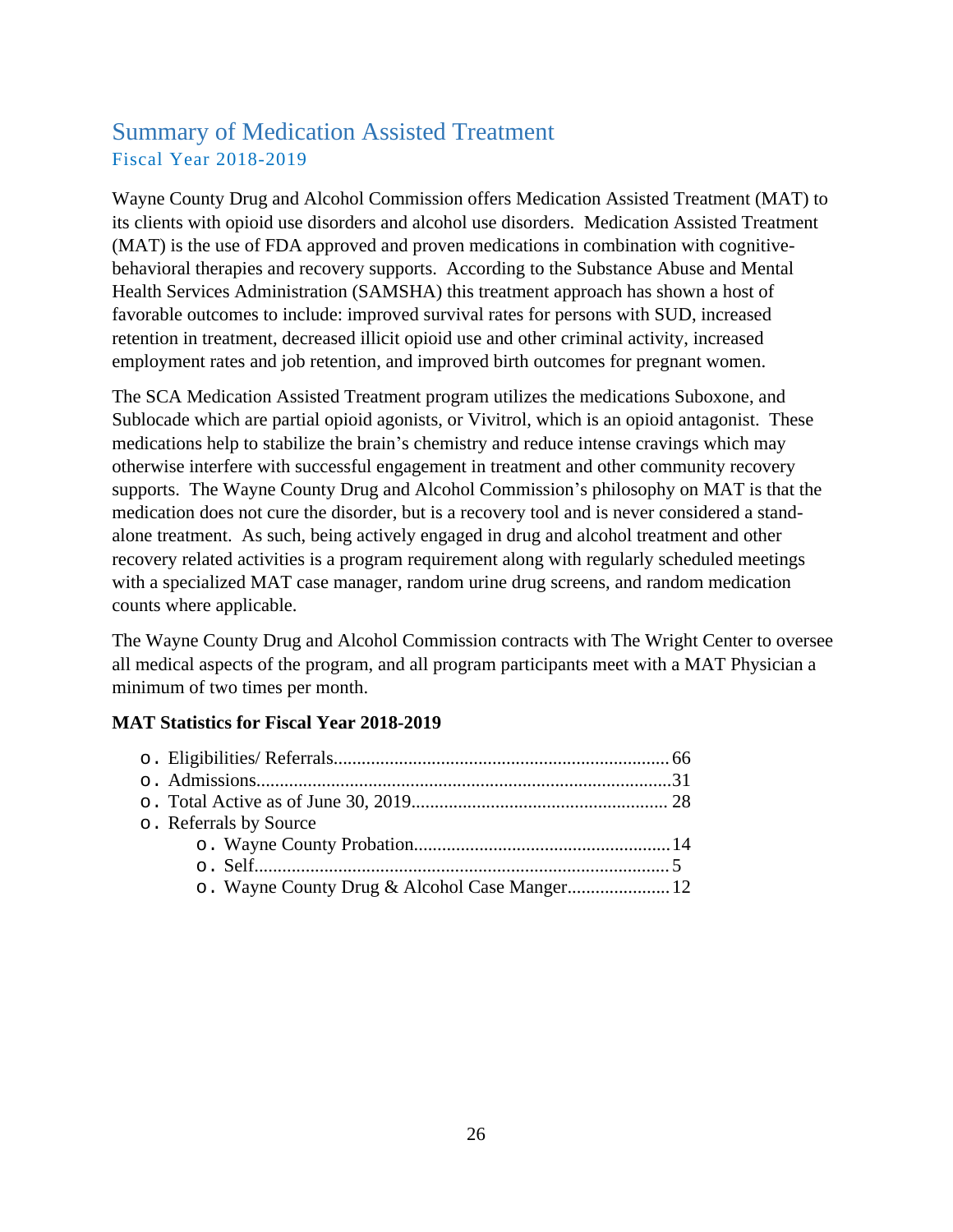## <span id="page-27-0"></span>Court Reporting Network (CRN) Fiscal Year 2018-2019

| <b>CRN Evaluations Completed</b> |      | <b>Total for FY 2018-2019</b> | 140 |
|----------------------------------|------|-------------------------------|-----|
| July                             | 16   | January                       | 11  |
| August                           | 14   | February                      | 16  |
| September                        | 9    | March                         | 12  |
| October                          | 12   | April                         |     |
| November                         |      | May                           | 13  |
| December                         | l () | June                          |     |

There were 29 more CRN evaluations in 2018-2019 than in 2017-2018, which would seem to indicate an increase in DUI offenses in Wayne County.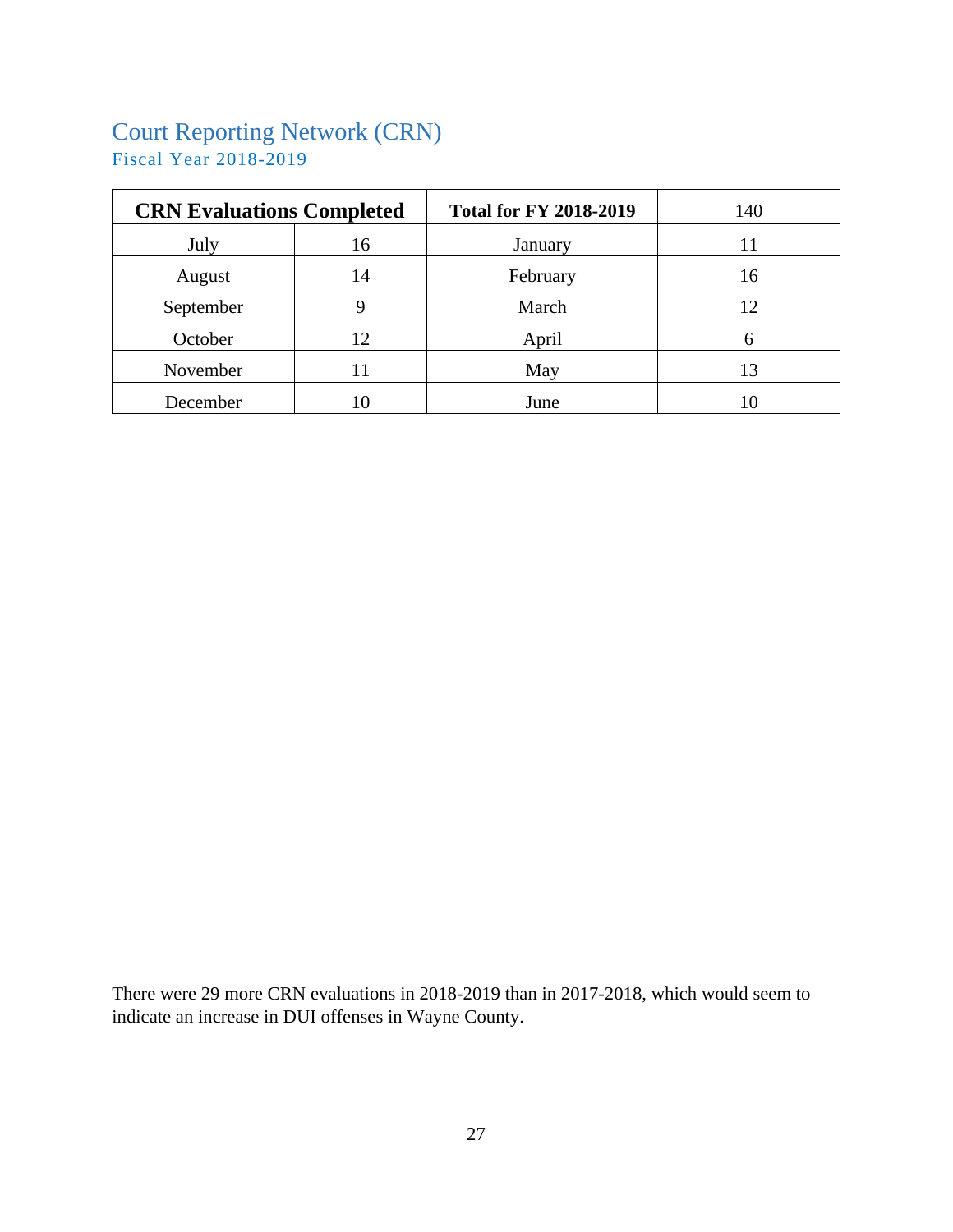### <span id="page-28-0"></span>Alcohol Highway Safety and Intervention Class Fiscal Year 2018-2019

- o Number of participants in Alcohol Highway Safety Class: 40
- o Number of participants in Alcohol Highway Safety Class and Intervention: 87
- o Number of participants in Intervention only: 0
- o Number of participants in Underage Drinking Class: 2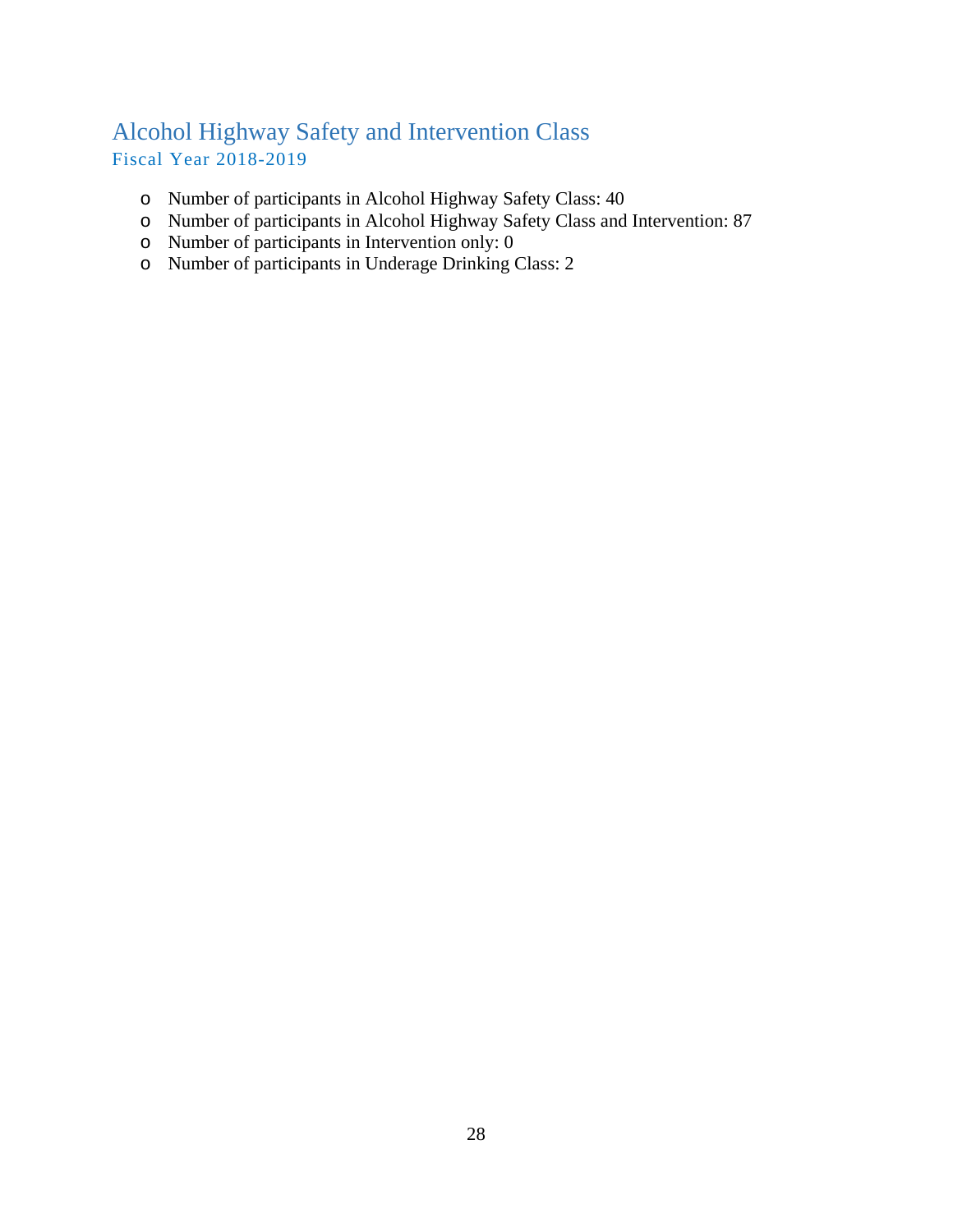# <span id="page-29-0"></span>Budget

The following page provides you with an overview of funds allocated and utilized in the fiscal year 2018-2019 by Wayne County Drug and Alcohol Commission to serve Wayne County residents.

| <b>Revenues</b>                |             | <b>Expenses</b>                                 |             |
|--------------------------------|-------------|-------------------------------------------------|-------------|
| <b>State Allocation</b>        | \$128,260   | Administration<br>(Includes MIS/Fiscal Support) | \$188,177   |
| Heroin Opioid Crisis           | \$9,551     | Prevention                                      | \$265,835   |
| <b>Federal Block Grant</b>     | \$168,568   | <b>Other Intervention</b>                       | \$54,408    |
| Human Services Block Grant     | \$121,781   | <b>Inpatient Non-Hospital</b>                   | \$83,546    |
| <b>DUI</b> Fines               | \$33,720    | <b>Inpatient Hospital</b>                       | \$0         |
| <b>Local Funds/DUI Classes</b> | \$378,270   | <b>Recovery Housing</b>                         | \$24,868    |
| Title XX                       | \$0         | Outpatient                                      | \$178,818   |
| Act 2010-01 (Gaming)           | \$9,567     | Outpatient – Suboxone                           | \$2,500     |
| <b>STR/Cures Grant</b>         | \$79,392    | Case/Care Management                            | \$232,598   |
| Interest                       | \$0         |                                                 |             |
| <b>Health Choices</b>          | \$63,327    |                                                 |             |
| <b>PCCD</b> Grants             | \$11,977    |                                                 |             |
| <b>Suboxone Fees</b>           | \$335       |                                                 |             |
| Other                          | \$26,000    |                                                 |             |
| <b>Totals</b>                  | \$1,030,748 |                                                 | \$1,030,748 |